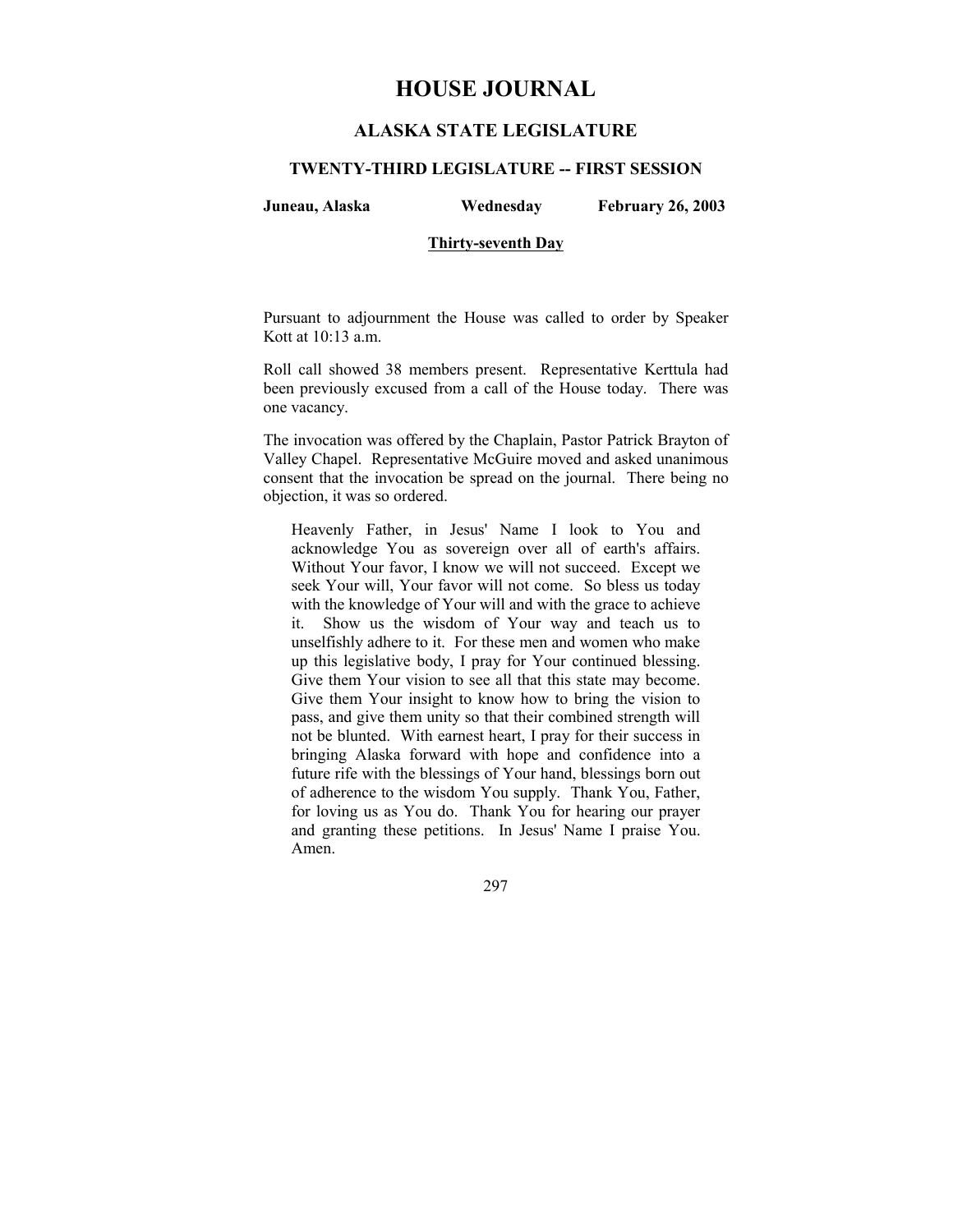The Pledge of Allegiance was led by Representative Stoltze.

## **CERTIFICATION OF THE JOURNAL**

Representative Coghill moved and asked unanimous consent that the journal for the 35th and 36th legislative days be approved as certified by the Chief Clerk. There being no objection, it was so ordered.

## **MESSAGES FROM THE GOVERNOR**

A letter dated February 24, 2003, was read stating that, in accordance with AS 39.05.080, the Governor submits the following names for legislative confirmation of appointment to the board set out below:

The following appointments were referred to the Health, Education  $\&$ Social Services Committee:

#### **Board of Education and Early Development**

| Shirley Holloway - Anchorage                                                                             | Appointed: 03/03/2003 Term Expires: 01/31/2005 |
|----------------------------------------------------------------------------------------------------------|------------------------------------------------|
| Richard L. Mauer - Delta Junction                                                                        | Appointed: 02/20/2003 Term Expires: 01/31/2008 |
| Sylvia Reynolds - Soldotna<br>Appointed: 02/20/2003                                                      | Term Expires: 01/31/2004                       |
| Rex A. Rock - Point Hope<br>Appointed: 02/20/2003                                                        | Term Expires: 01/31/2004                       |
| Tim R. Scott - Anchorage<br>Appointed: 02/20/2003<br>Reappointed: 03/01/2003<br>Term Expires: 03/01/2008 |                                                |

Resumes for the appointments are on file in the Chief Clerk's office.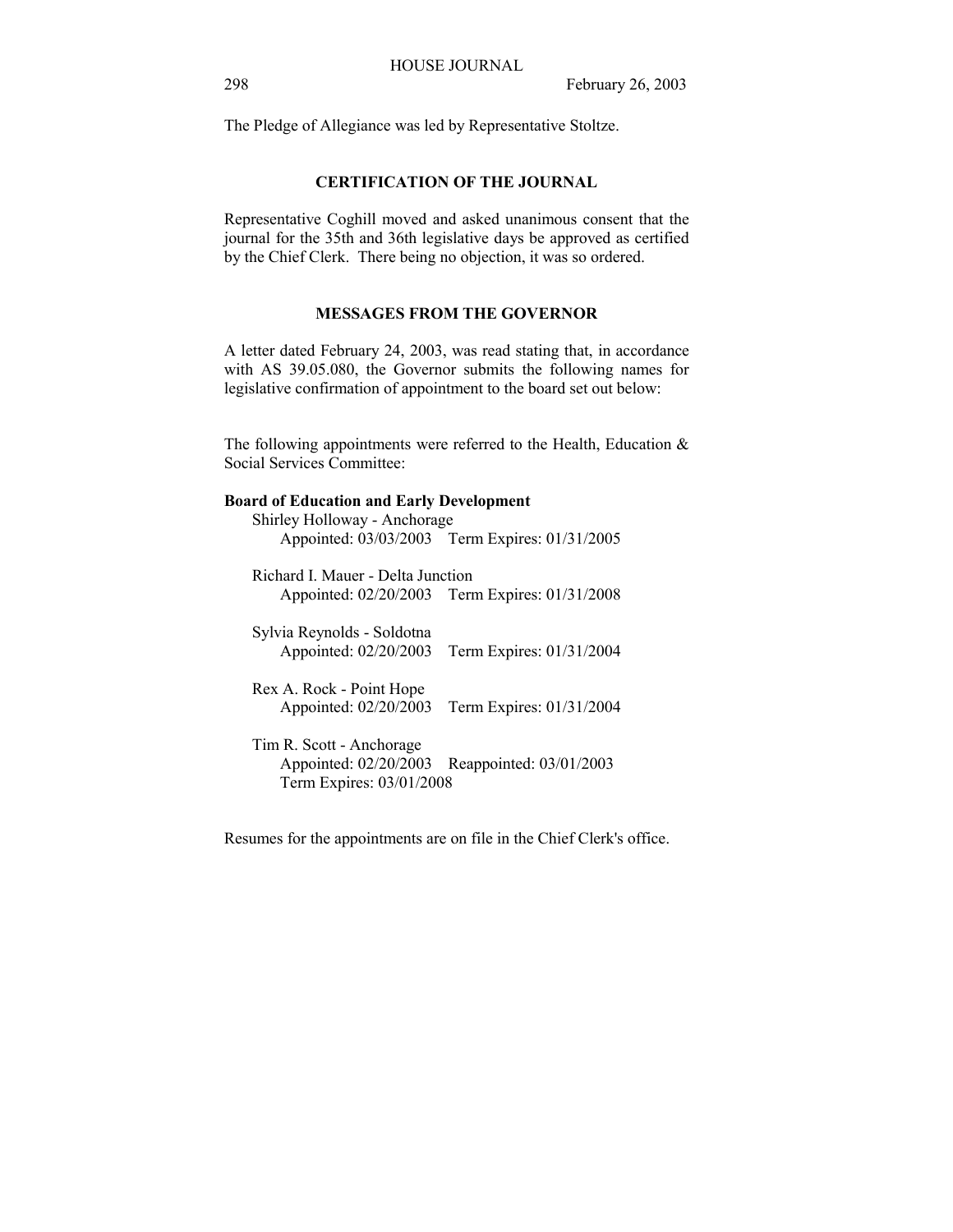## **REPORTS OF STANDING COMMITTEES**

The Health, Education & Social Services Committee has reviewed the qualifications of the following and recommends the appointments be forwarded to a joint session for consideration:

## Esther Cox Patsy DeWitt

as members of the Board of Education and Early Development.

The reports were signed by Representative Wilson, Chair; and Representatives Gatto, Wolf, Heinze, Seaton, Cissna, and Kapsner.

The State Affairs Committee has reviewed the qualifications of the following and recommends the appointment be forwarded to a joint session for consideration:

## Mike Miller

as Commissioner of the Department of Administration.

The report was signed by Representative Weyhrauch, Chair; and Representatives Seaton, Holm, Lynn, Dahlstrom, and Berkowitz.

#### **HB 21**

The Health, Education & Social Services Committee has considered:

## HOUSE BILL NO. 21

"An Act relating to an optional group of persons eligible for medical assistance who require treatment for breast or cervical cancer."

and recommends it be replaced with:

## CS FOR HOUSE BILL NO. 21(HES)

"An Act relating to an optional group of persons eligible for medical assistance who require treatment for breast or cervical cancer; and providing for an effective date."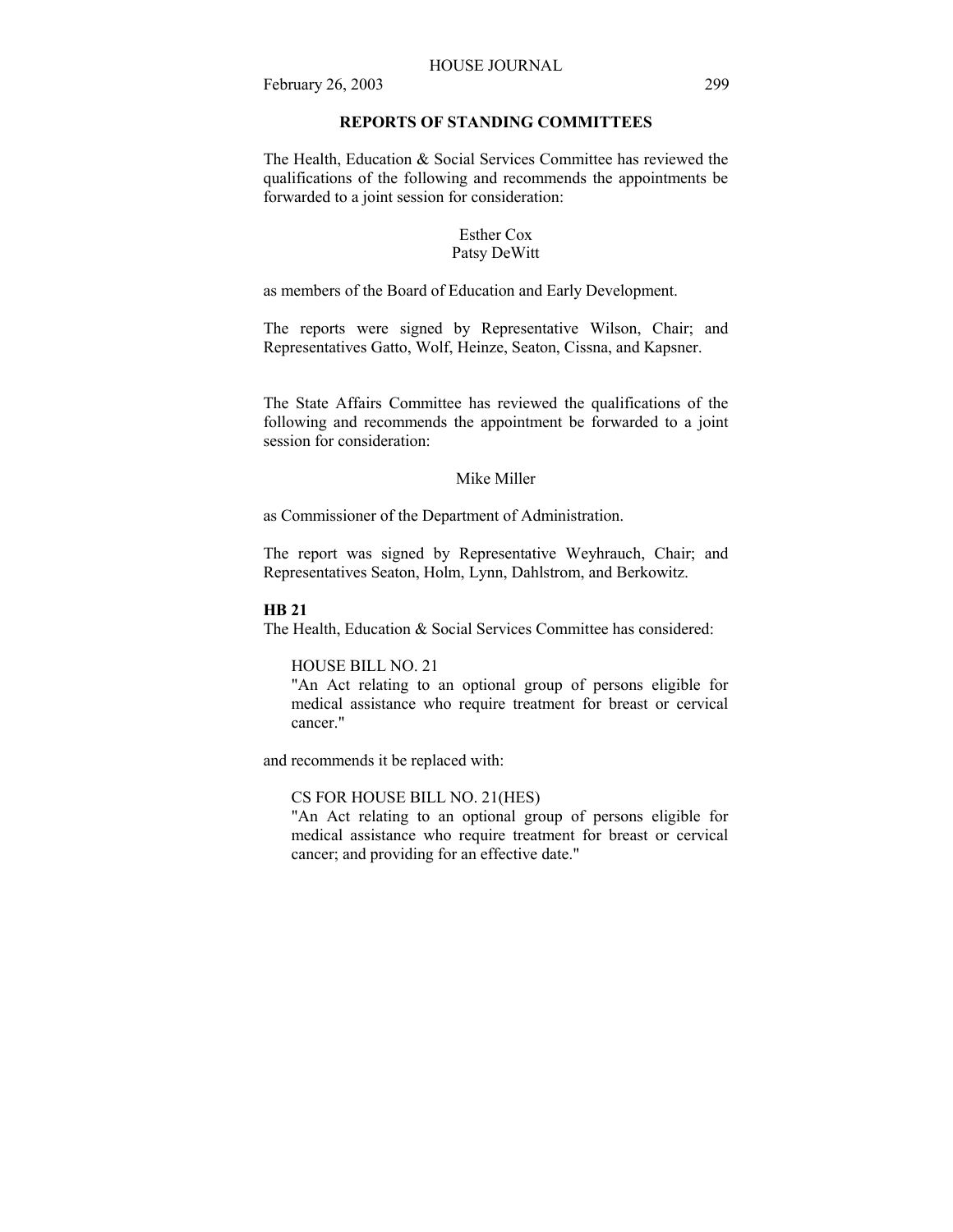The report was signed by Representative Wilson, Chair, with the following individual recommendations:

Do pass (7): Gatto, Wolf, Heinze, Cissna, Kapsner, Seaton, Wilson

The following fiscal note(s) apply to CSHB 21(HES):

1. Fiscal, Dept. of Health & Social Services

HB 21 was referred to the Finance Committee.

#### **HB 59**

The Judiciary Committee has considered:

HOUSE BILL NO. 59

"An Act relating to the evaluation and cleanup of sites where certain controlled substances may have been manufactured or stored; and providing for an effective date."

and recommends it be replaced with:

CS FOR HOUSE BILL NO. 59(JUD) (same title)

The report was signed by Representative McGuire, Chair, with the following individual recommendations:

Do pass (5): Holm, Gara, Gruenberg, Anderson, McGuire

No recommendation (1): Coghill

The following fiscal note(s) apply to CSHB 59(JUD):

1. Zero, Dept. of Public Safety

2. Fiscal, Dept. of Environmental Conservation

HB 59 was referred to the Finance Committee.

## **HB 82**

The Judiciary Committee has considered: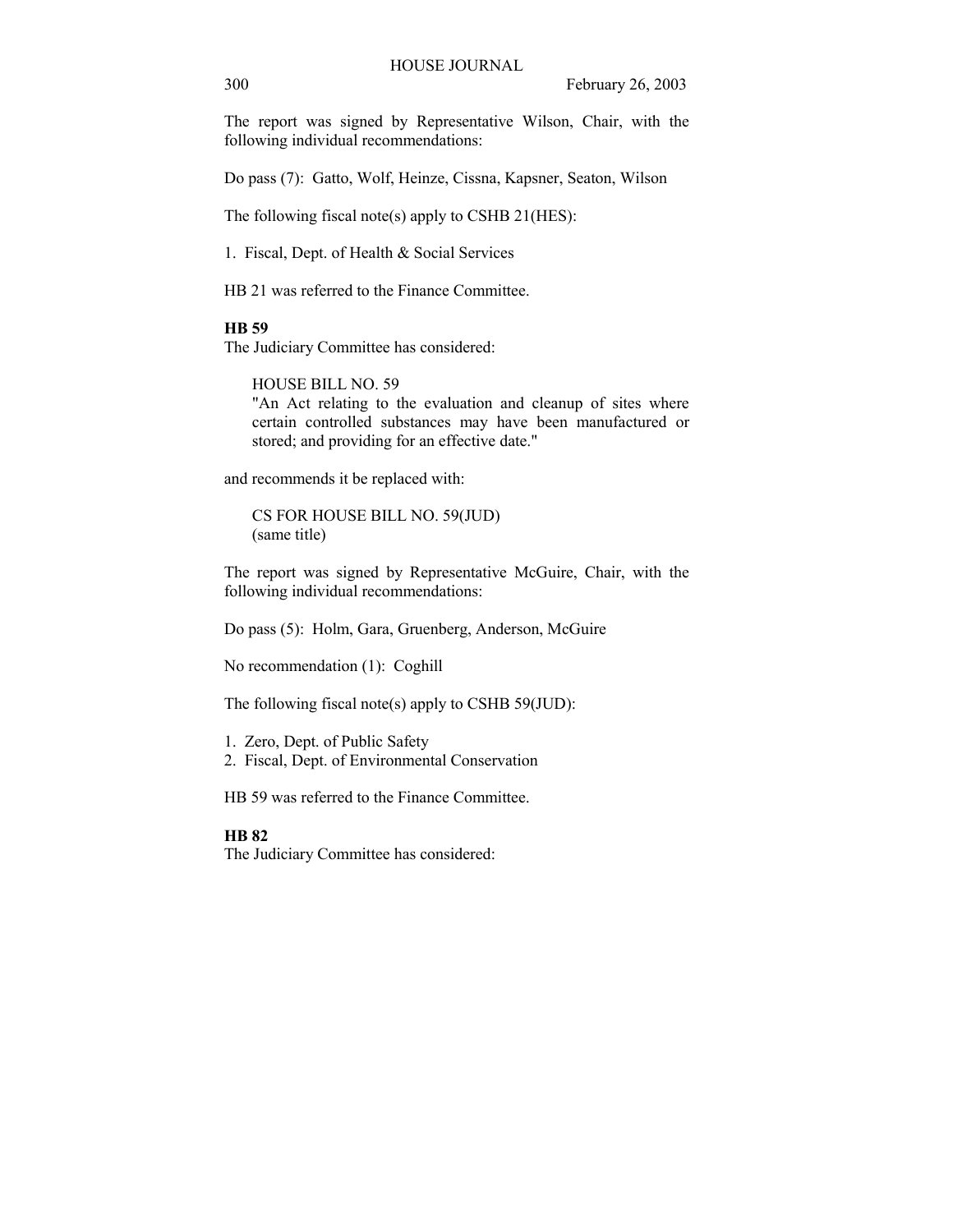HOUSE BILL NO. 82

"An Act making certain activities related to commercial electronic mail unlawful as unfair methods of competition or unfair or deceptive acts or practices under the Act enumerating unfair trade practices and consumer protections."

and recommends it be replaced with:

CS FOR HOUSE BILL NO. 82(L&C)

"An Act making certain activity related to commercial electronic mail unlawful and an unfair method of competition or an unfair or deceptive act or practice under the Act enumerating unfair trade practices and consumer protections."

The report was signed by Representative McGuire, Chair, with the following individual recommendations:

Do pass (6): Gara, Holm, Anderson, Coghill, Gruenberg, McGuire

The following fiscal note(s) apply to CSHB  $82(L&C)$ :

- 2. Zero, Dept. of Law
- 3. Zero, Dept. of Public Safety

HB 82 was referred to the Rules Committee for placement on the calendar.

## **HB 101**

The Finance Committee has considered:

HOUSE BILL NO. 101

"An Act making a special appropriation for a grant to Arctic Power to promote the opening of the Arctic National Wildlife Refuge for oil and gas exploration and development; and providing for an effective date."

and recommends it be replaced with: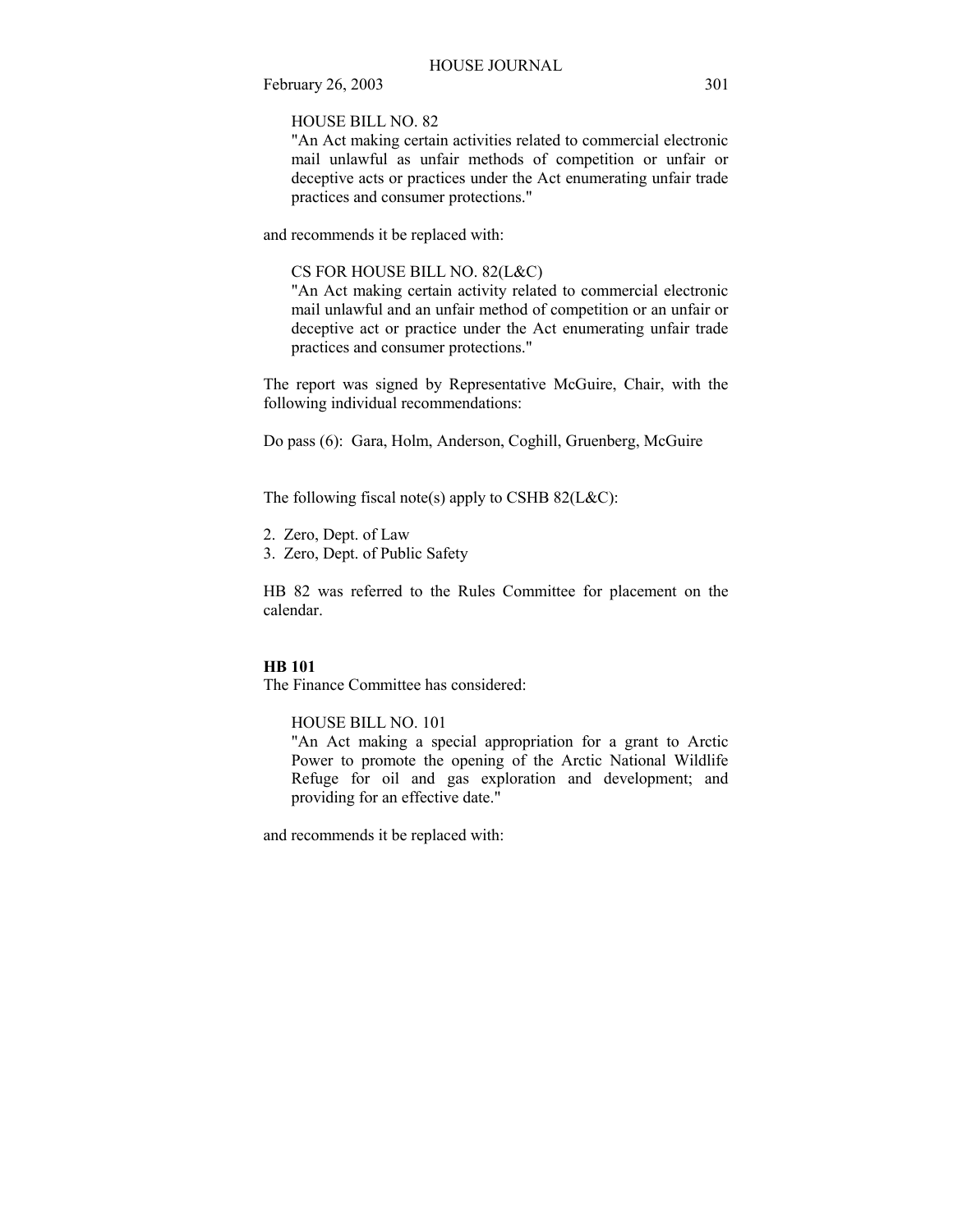CS FOR HOUSE BILL NO. 101(FIN)

"An Act making special appropriations to promote the opening of the Arctic National Wildlife Refuge for oil and gas exploration and development; and providing for an effective date."

The report was signed by Representatives Harris and Williams, Cochairs, with the following individual recommendations:

Do pass (10): Meyer, Hawker, Whitaker, Stoltze, Joule, Croft, Chenault, Foster, Harris, Williams

Do not pass (1): Moses

HB 101 is on today's calendar.

#### **HB 107**

The Health, Education & Social Services Committee has considered:

## SPONSOR SUBSTITUTE FOR HOUSE BILL NO. 107

"An Act relating to an optional group of persons eligible for medical assistance who require treatment for breast or cervical cancer; relating to cost sharing by those recipients under the medical assistance program; and providing for an effective date."

The report was signed by Representative Wilson, Chair, with the following individual recommendations:

Do pass (4): Wolf, Heinze, Seaton, Wilson

No recommendation (1): Gatto

Amend (2): Kapsner, Cissna

The following fiscal note(s) apply:

1. Fiscal, Dept. of Health & Social Services

SSHB 107 was referred to the Finance Committee.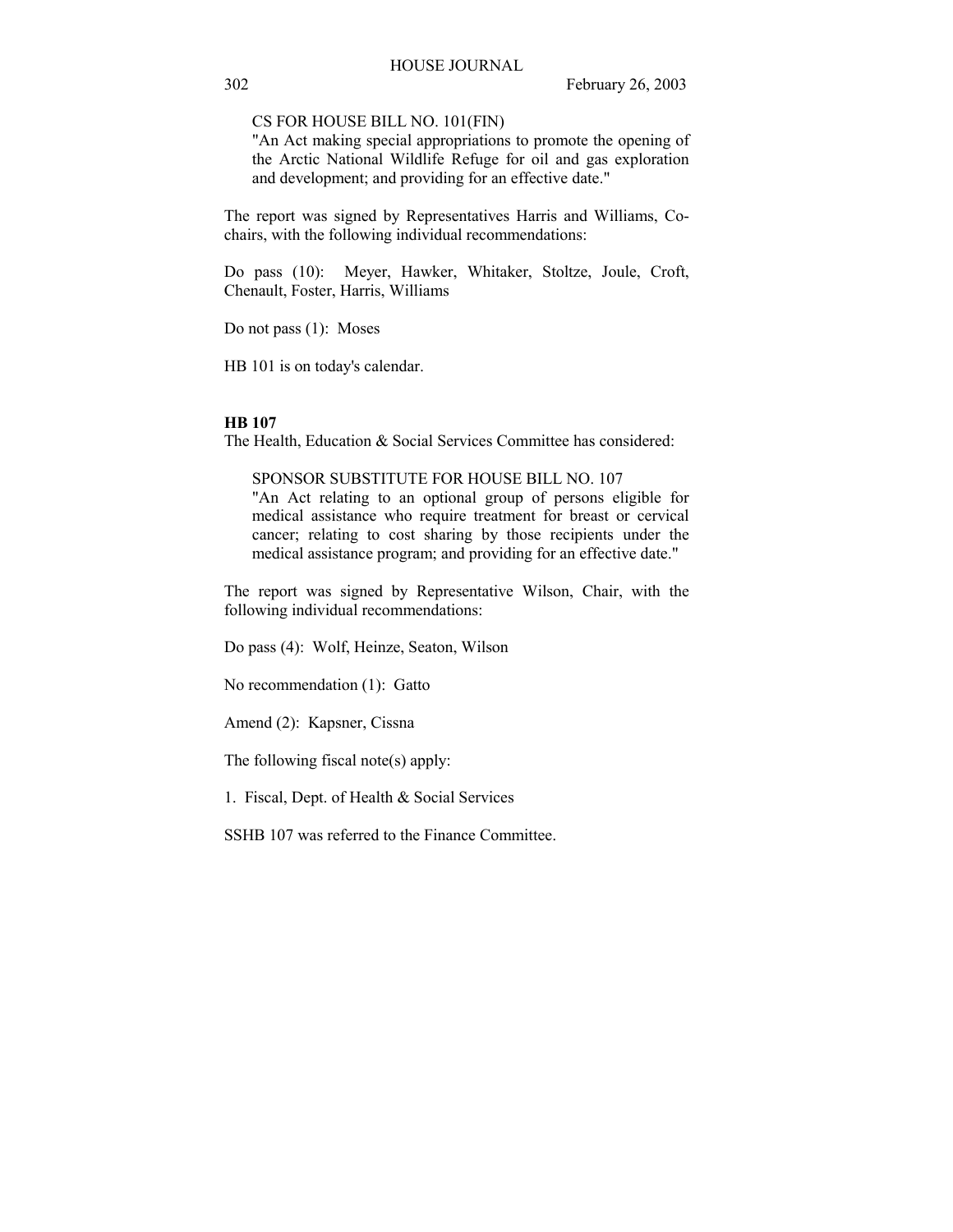## **REPORTS OF SPECIAL COMMITTEES**

## **HB 57**

The House Special Committee on Oil & Gas has considered:

HOUSE BILL NO. 57

"An Act amending the manner of determining the royalty received by the state on gas production as it relates to the manufacture of certain value-added products."

and recommends it be replaced with:

CS FOR HOUSE BILL NO. 57(O&G) (same title)

The report was signed by Representative Kohring, Chair, with the following individual recommendations:

Do pass (6): Chenault, Crawford, Rokeberg, Fate, McGuire, Kohring

The following fiscal note(s) apply to CSHB  $57(O&G)$ :

1. Zero, Dept. of Natural Resources

HB 57 was referred to the Resources Committee.

# **INTRODUCTION OF CITATIONS**

The following citations were introduced and referred to the Rules Committee for placement on the calendar:

Honoring - United States Space Shuttle Columbia By Representative Anderson

Honoring - Katie and Doyle Currier, 50th Wedding Anniversary By Representative Masek

Honoring - Jason P. Quinn By Senator Gary Stevens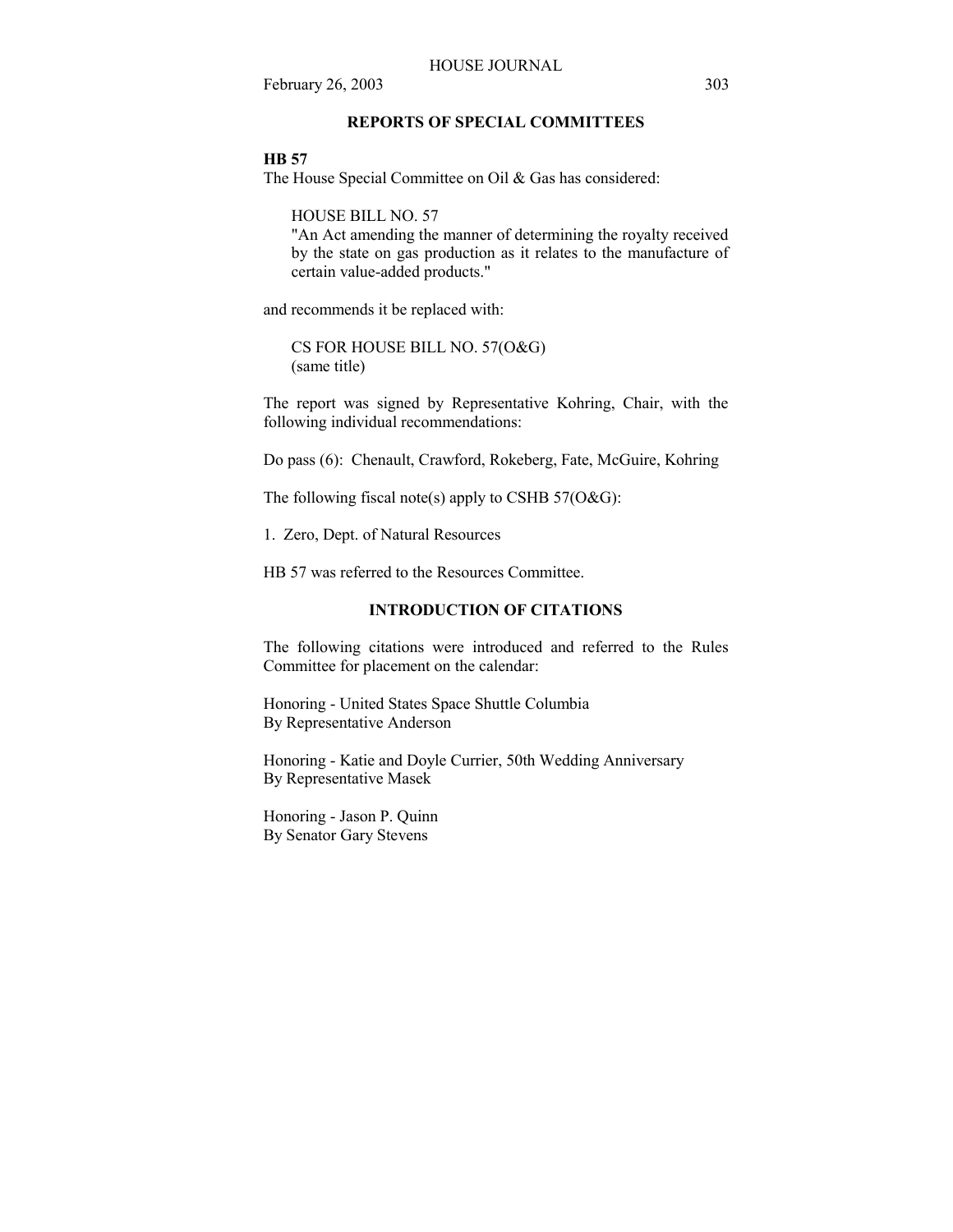In Memoriam - Lee M. Fett, Alaskan Pioneer and Homesteader, Delta Junction Farmer and Family Man By Representative Harris

In Memoriam - Michael Lee Mikkelsen By Senator Ogan

In Memoriam - Patricia Marie Acton By Senator Ogan; Representative Masek

## **INTRODUCTION, FIRST READING, AND REFERENCE OF HOUSE BILLS**

#### **HB 125**

HOUSE BILL NO. 125 by Representative Meyer, entitled:

"An Act relating to assisted living homes; relating to the rights of a resident in an assisted living home; and prohibiting an assisted living home from taking certain actions with respect to residents and employees of the home."

was read the first time and referred to the Health, Education & Social Services and State Affairs Committees.

## **HB 126**

HOUSE BILL NO. 126 by Representative Holm, entitled:

"An Act authorizing municipalities to provide for economic development and authorizing boroughs to expend revenue collected on an areawide or nonareawide basis to provide for economic development."

was read the first time and referred to the House Special Committee on Economic Development, International Trade, & Tourism and the Community & Regional Affairs Committee.

**HB 127** HOUSE BILL NO. 127 by Representative Whitaker, entitled: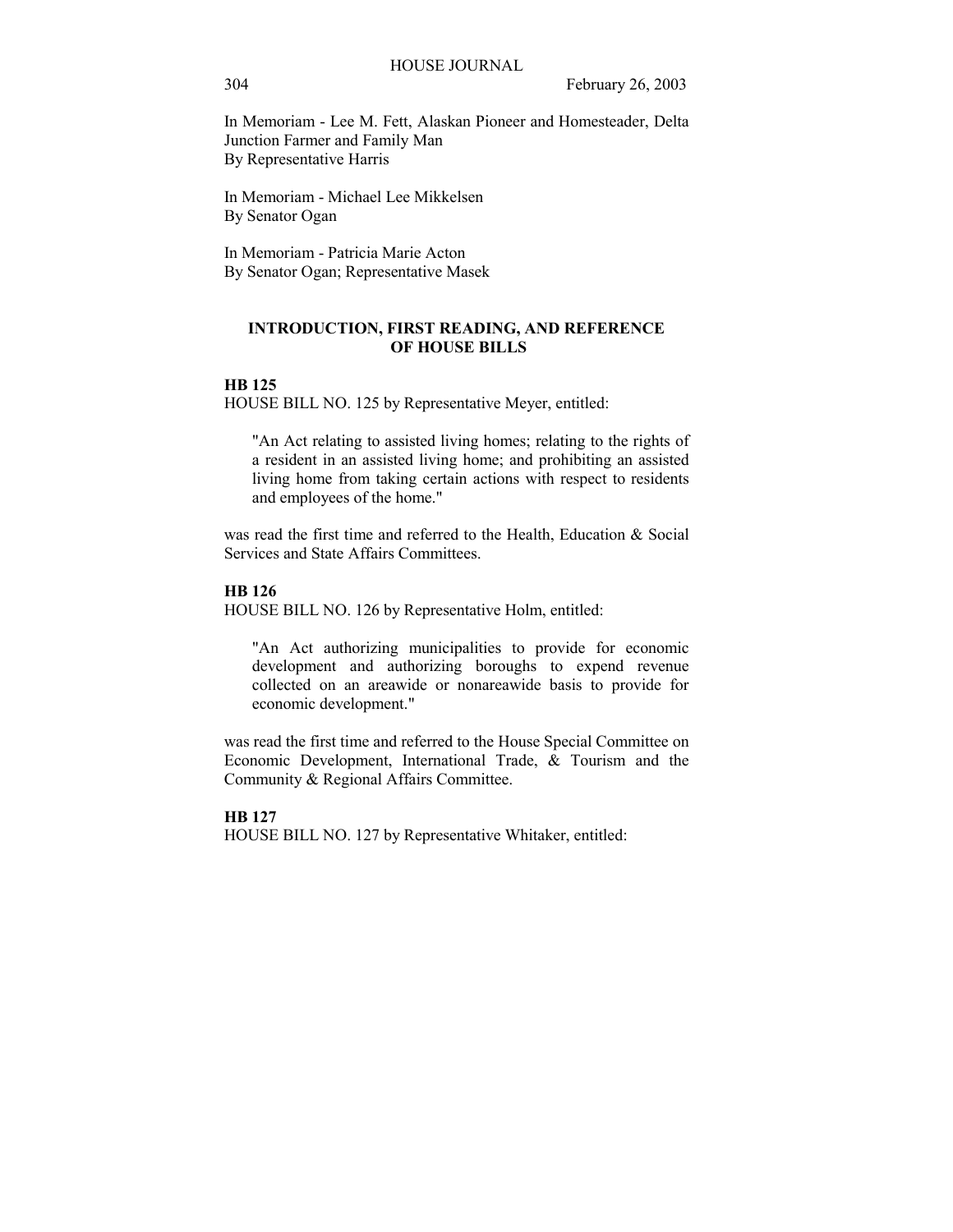"An Act allowing certain roadside memorials to be placed within the right-of-way of a state highway."

was read the first time and referred to the Transportation and State Affairs Committees.

## **HB 128**

HOUSE BILL NO. 128 by Representative Gatto, entitled:

"An Act relating to strikes by employees of a municipal school district, a regional educational attendance area, or a state boarding school, and requiring notice of at least 72 hours of a strike by those employees."

was read the first time and referred to the House Special Committee on Education and the Labor & Commerce Committee.

## **HB 129**

HOUSE BILL NO. 129 by Representative Holm, entitled:

"An Act relating to recovery of punitive damages resulting from an aviation accident; and providing for an effective date."

was read the first time and referred to the Transportation and Judiciary **Committees** 

#### **HB 130**

HOUSE BILL NO. 130 by Representatives Weyhrauch and Harris, entitled:

"An Act relating to the award of damages, costs, and attorney fees in an action against a seafood processor under certain state laws that prohibit unfair trade practices, monopolies, and restraints of trade; stating legislative intent regarding the appropriation and use of money obtained by the state from the operation of this Act; amending Rules 54, 58, and 82, Alaska Rules of Civil Procedure; and providing for an effective date."

was read the first time and referred to the House Special Committee on Fisheries, and the Judiciary and Finance Committees.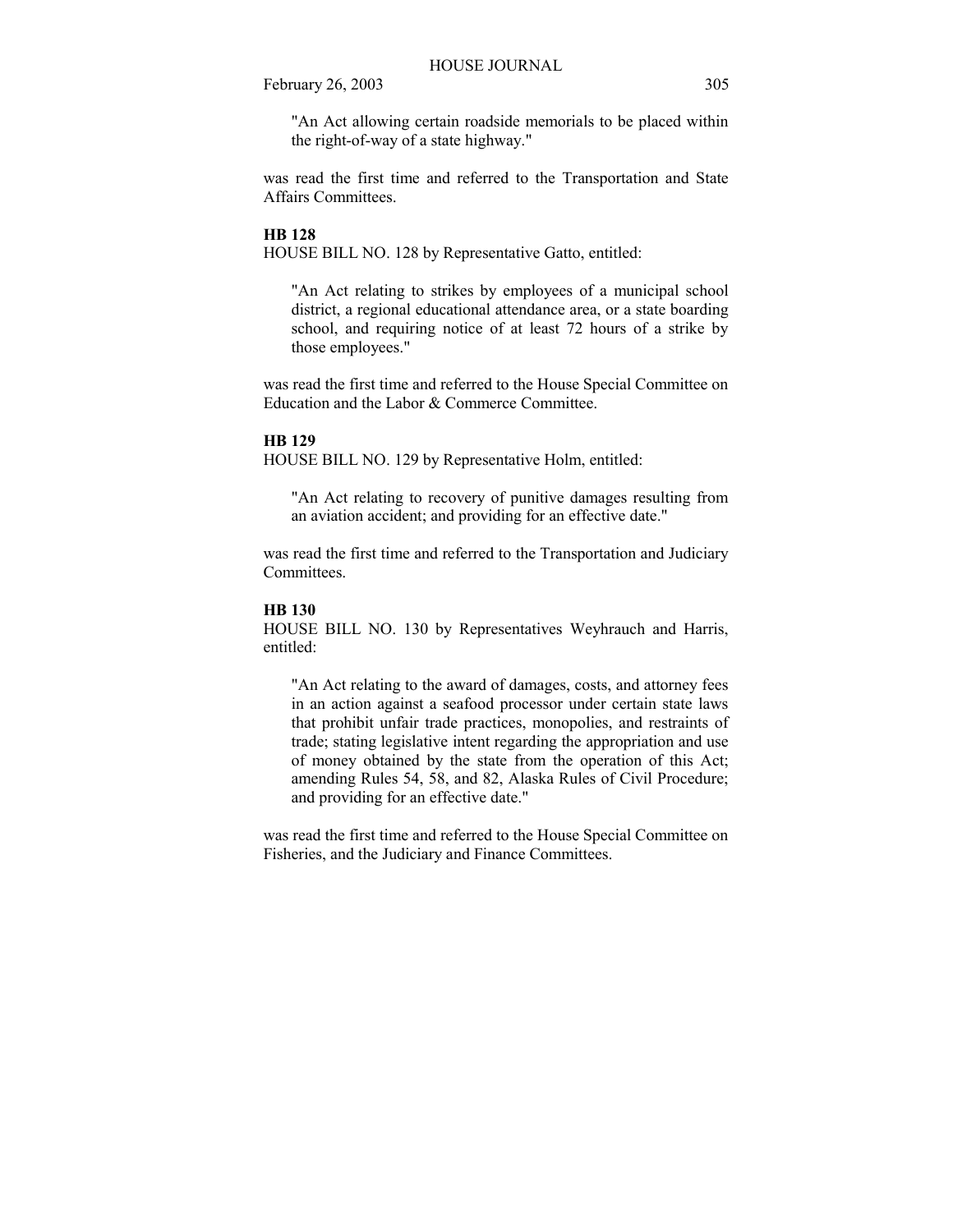#### **HB 131**

HOUSE BILL NO. 131 by Representative Weyhrauch, entitled:

"An Act making a supplemental appropriation to the Alaska Seafood Marketing Institute; and providing for an effective date."

was read the first time and referred to the Finance Committee.

## **HB 132**

HOUSE BILL NO. 132 by Representative Weyhrauch, entitled:

"An Act relating to the duties of the attorney general; requiring the attorney general to participate in all actions affecting the management and jurisdiction of the natural resources of the state; amending Rule 24(c), Alaska Rules of Civil Procedure; and amending Rule 514, Alaska Rules of Appellate Procedure."

was read the first time and referred to the State Affairs, Resources, and Judiciary Committees.

#### **HB 133**

HOUSE BILL NO. 133 by Representative Berkowitz, entitled:

"An Act relating to sentencing and to the earning of good time deductions for certain sexual offenses."

was read the first time and referred to the Judiciary and Finance Committees.

## **HB 134**

HOUSE BILL NO. 134 by Representatives Stoltze, Masek, Gatto, and Crawford, entitled:

"An Act authorizing the Department of Corrections to enter into agreements with municipalities for new or expanded public correctional facilities in the Fairbanks North Star Borough, the Matanuska-Susitna Borough, Bethel, and the Municipality of Anchorage."

was read the first time and referred to the State Affairs and Finance **Committees**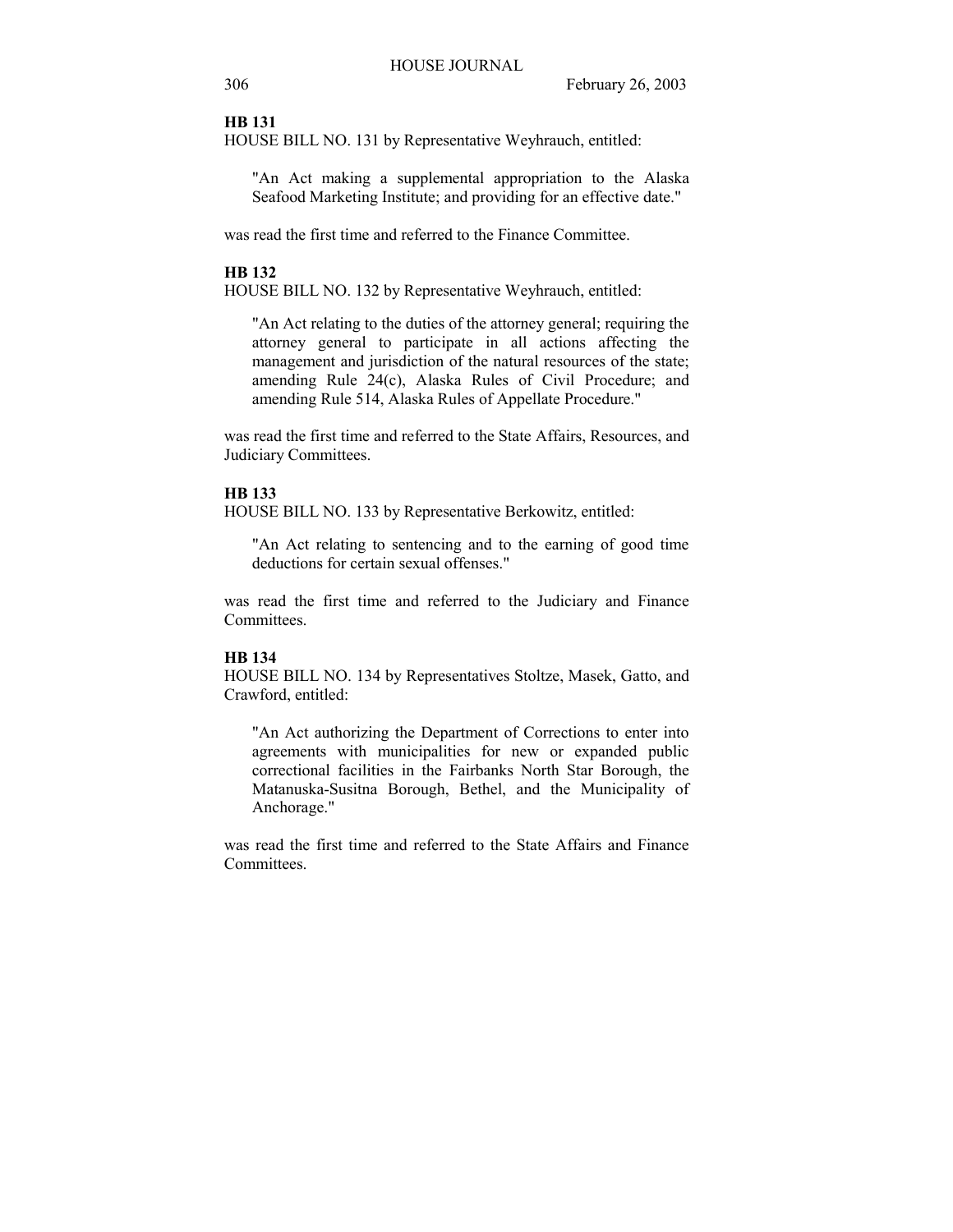## **HB 135**

HOUSE BILL NO. 135 by Representative Wilson, entitled:

"An Act relating to marital and family therapists."

was read the first time and referred to the Labor & Commerce and Health, Education & Social Services Committees.

#### **HB 136**

HOUSE BILL NO. 136 by Representative Gatto, entitled:

"An Act allowing persons to teach in the public schools for up to five months without a teaching certificate if the person has applied for a certificate and the application has not been acted upon by the Department of Education and Early Development; and providing for an effective date."

was read the first time and referred to the House Special Committee on Education and the Health, Education & Social Services Committee.

## **CONSIDERATION OF THE DAILY CALENDAR**

#### **SECOND READING OF HOUSE BILLS**

#### **HB 9**

The following was read the second time:

#### HOUSE BILL NO. 9

"An Act relating to the registration of individuals who perform home inspections; relating to regulation of contractors; relating to registration fees for specialty contractors, home inspectors, and associate home inspectors; relating to home inspection requirements for residential loans purchased or approved by the Alaska Housing Finance Corporation; relating to civil actions by and against home inspectors and to civil actions arising from residential unit inspections; and providing for an effective date."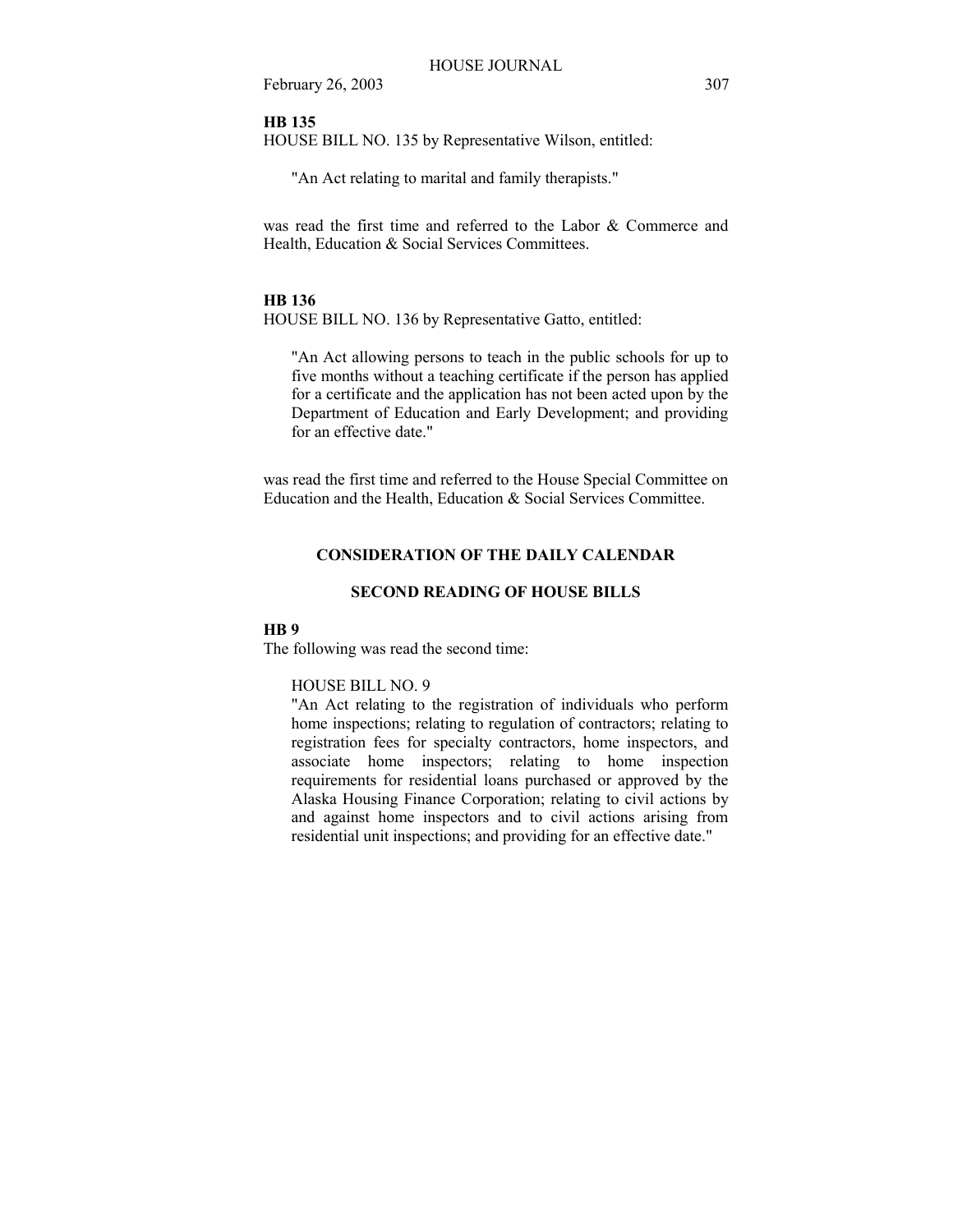| with the:                   | Journal Page |
|-----------------------------|--------------|
| L&C RPT CS(L&C) 6DP         | 98           |
| FN1: ZERO(REV)              | 99           |
| FN2: ZERO(LAW)              | 99           |
| FN3: ZERO(LWF)              | 99           |
| FN4: (CED)                  | 99           |
| JUD RPT CS(JUD) 4DP 2NR 1AM | 145          |
| FN1: ZERO(REV)              | 145          |
| FN2: ZERO(LAW)              | 145          |
| FN3: ZERO(LWF)              | 145          |
| FN4: (CED)                  | 145          |
| FIN RPT CS(FIN) NT 5DP 4NR  | 265          |
| FN1: ZERO(REV)              | 266          |
| FN2: ZERO(LAW)              | 266          |
| FN3: ZERO(LWF)              | 266          |
| FN4: (CED)                  | 266          |

Representative Coghill moved and asked unanimous consent that the following committee substitute be adopted in lieu of the original bill:

## CS FOR HOUSE BILL NO. 9(FIN)

"An Act relating to the registration of individuals who perform home inspections; relating to regulation of contractors; relating to registration fees for specialty contractors, home inspectors, and associate home inspectors; relating to home inspection requirements for residential loans purchased or approved by the Alaska Housing Finance Corporation; relating to civil actions by and against home inspectors and to civil actions arising from residential unit inspections; repealing a law that limits liability for damages based on a duty to inspect a residential unit to damages caused by gross negligence or intentional misconduct; and providing for an effective date."

There being no objection, it was so ordered.

Amendment No. 1 was offered by Representatives Berkowitz and Rokeberg: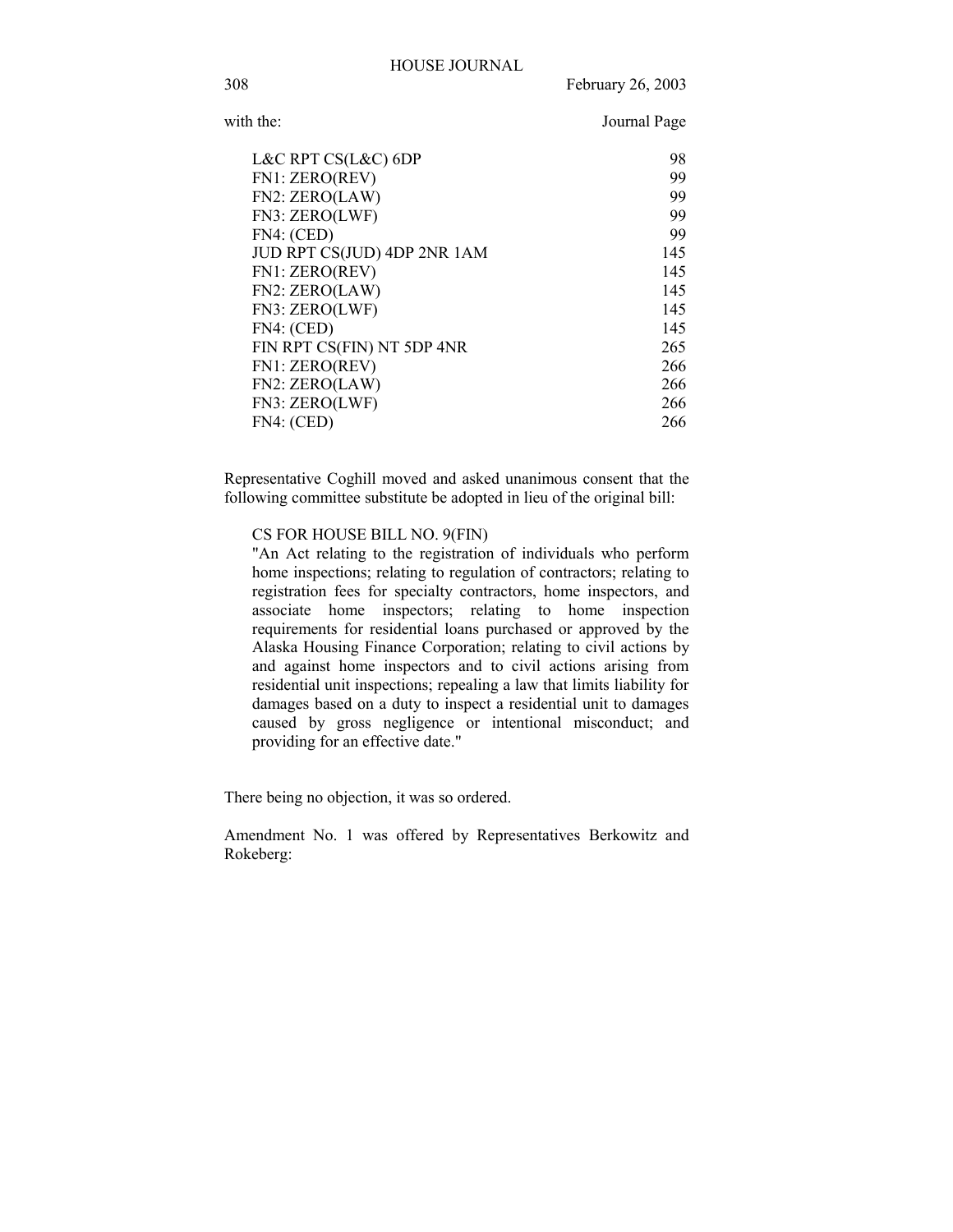Page 10, line 19: Delete "or"

Page 10, line 21: Delete the period. Insert the following material: "; or

 (3) acquired the property for which the home inspection report was conducted by inheritance or bequest from a person who could have brought an action under  $(1)$  or (2) of this subsection."

Representative Berkowitz moved and asked unanimous consent that Amendment No. 1 be adopted. There being no objection, it was so ordered.

Representative Coghill moved and asked unanimous consent that CSHB 9(FIN) am be considered engrossed, advanced to third reading, and placed on final passage. There being no objection, it was so ordered.

CSHB 9(FIN) am was read the third time.

The question being: "Shall CSHB 9(FIN) am pass the House?" The roll was taken with the following result:

CSHB 9(FIN) am Third Reading Final Passage

## **YEAS: 24 NAYS: 11 EXCUSED: 1 ABSENT: 3 VACANT: 1**

Yeas: Anderson, Berkowitz, Cissna, Crawford, Fate, Foster, Gara, Gruenberg, Harris, Hawker, Heinze, Holm, Kott, Lynn, McGuire, Meyer, Moses, Rokeberg, Samuels, Seaton, Weyhrauch, Williams, Wilson, Wolf

Nays: Coghill, Croft, Dahlstrom, Gatto, Guttenberg, Joule, Kapsner, Kohring, Kookesh, Masek, Stoltze

Excused: Kerttula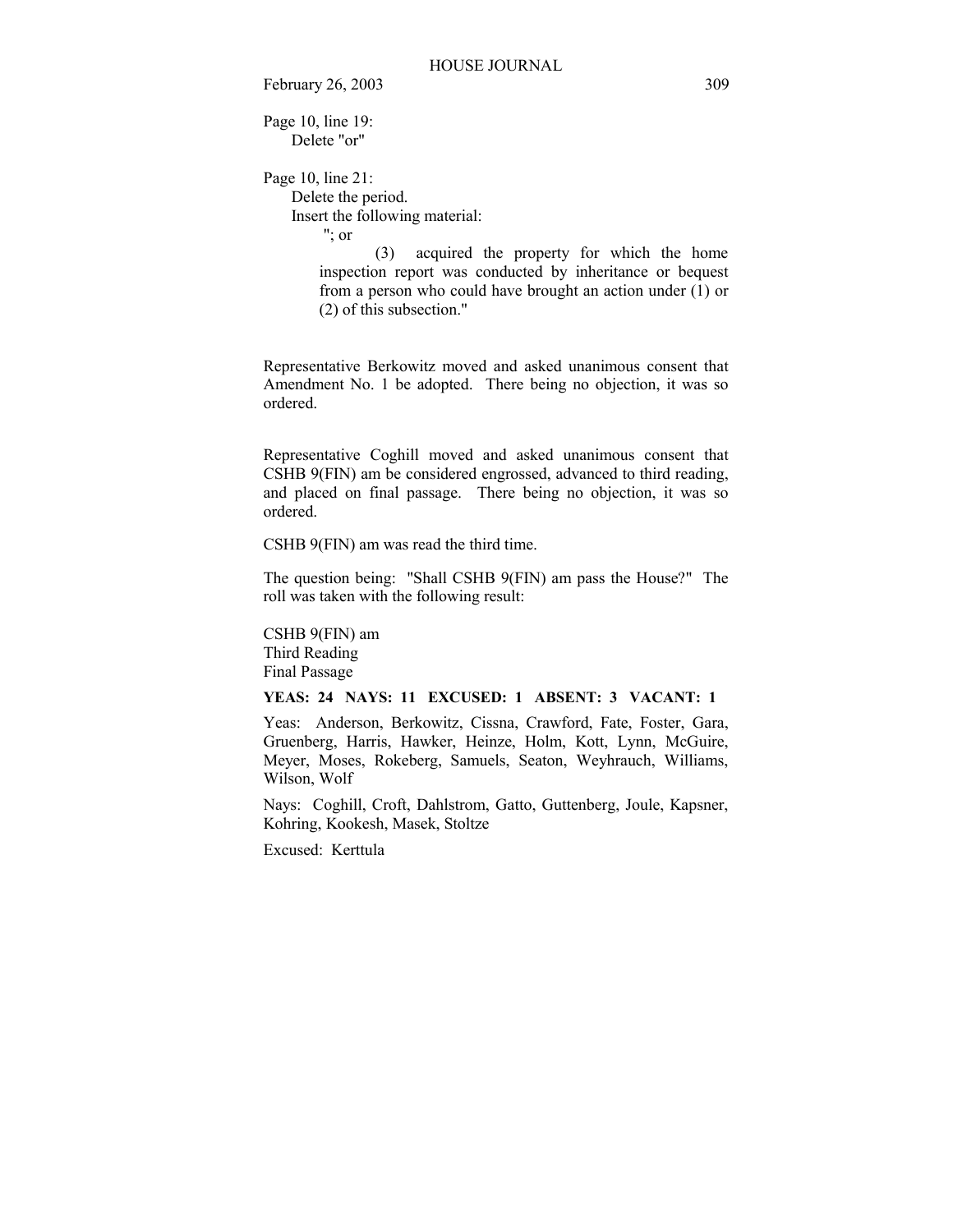Absent: Chenault, Morgan, Whitaker

And so, CSHB 9(FIN) am passed the House.

Representative Coghill moved the effective date clauses.

The question being: "Shall the effective date clauses be adopted?" The roll was taken with the following result:

CSHB 9(FIN) am Third Reading Effective Dates

# **YEAS: 32 NAYS: 5 EXCUSED: 1 ABSENT: 1 VACANT: 1**

Yeas: Anderson, Chenault, Coghill, Crawford, Dahlstrom, Fate, Foster, Gara, Gatto, Gruenberg, Harris, Hawker, Heinze, Holm, Joule, Kapsner, Kookesh, Kott, Lynn, Masek, McGuire, Meyer, Morgan, Moses, Rokeberg, Samuels, Seaton, Stoltze, Whitaker, Williams, Wilson, Wolf

Nays: Berkowitz, Cissna, Croft, Guttenberg, Kohring

Excused: Kerttula

Absent: Weyhrauch

And so, the effective date clauses were adopted.

Representative Stoltze later gave notice of reconsideration of the vote on CSHB 9(FIN) am.

## **HB 79**

The following was read the second time:

HOUSE BILL NO. 79

"An Act extending the termination date of the Alaska regional economic assistance program; and providing for an effective date."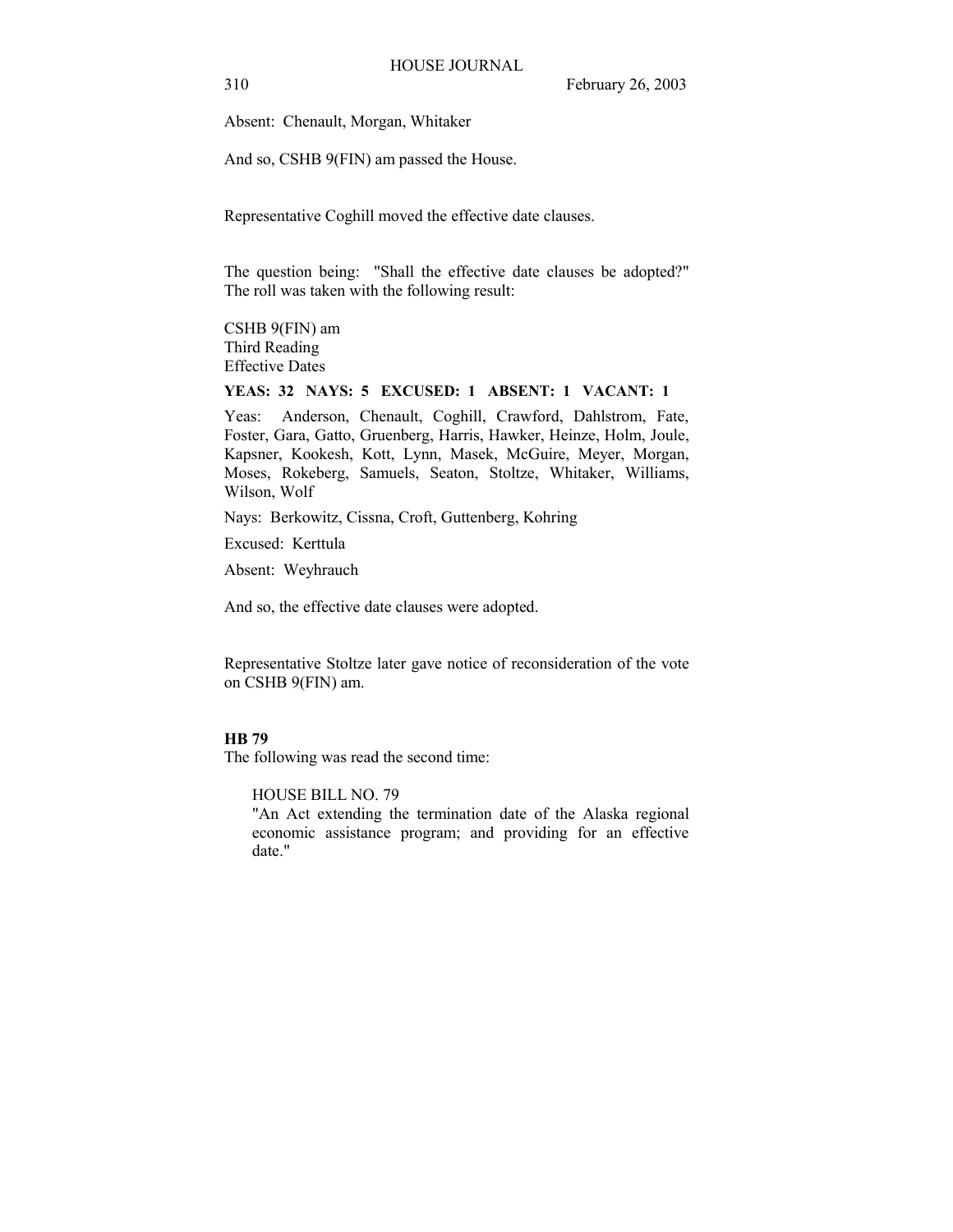with the: Journal Page

| CRA RPT 4DP 2NR | 184 |
|-----------------|-----|
| FN1: (CED)      | 184 |
| FIN RPT 8DP 1NR | 268 |
| FN2: (CED)      | 268 |

Representative Coghill moved and asked unanimous consent that HB 79 be considered engrossed, advanced to third reading, and placed on final passage.

Representative Croft objected and withdrew the objection.

There being no further objection, it was so ordered.

HB 79 was read the third time.

The question being: "Shall HB 79 pass the House?" The roll was taken with the following result:

HB 79 Third Reading Final Passage

## **YEAS: 36 NAYS: 1 EXCUSED: 1 ABSENT: 1 VACANT: 1**

Yeas: Anderson, Berkowitz, Chenault, Cissna, Coghill, Crawford, Croft, Dahlstrom, Fate, Foster, Gara, Gatto, Gruenberg, Guttenberg, Harris, Hawker, Heinze, Holm, Joule, Kapsner, Kookesh, Kott, Lynn, Masek, McGuire, Meyer, Morgan, Moses, Rokeberg, Samuels, Seaton, Stoltze, Weyhrauch, Whitaker, Wilson, Wolf

Nays: Kohring

Excused: Kerttula

Absent: Williams

And so, HB 79 passed the House.

Representative Coghill moved and asked unanimous consent that the roll call on the passage of the bill be considered the roll call on the effective date clause. There being no objection, it was so ordered.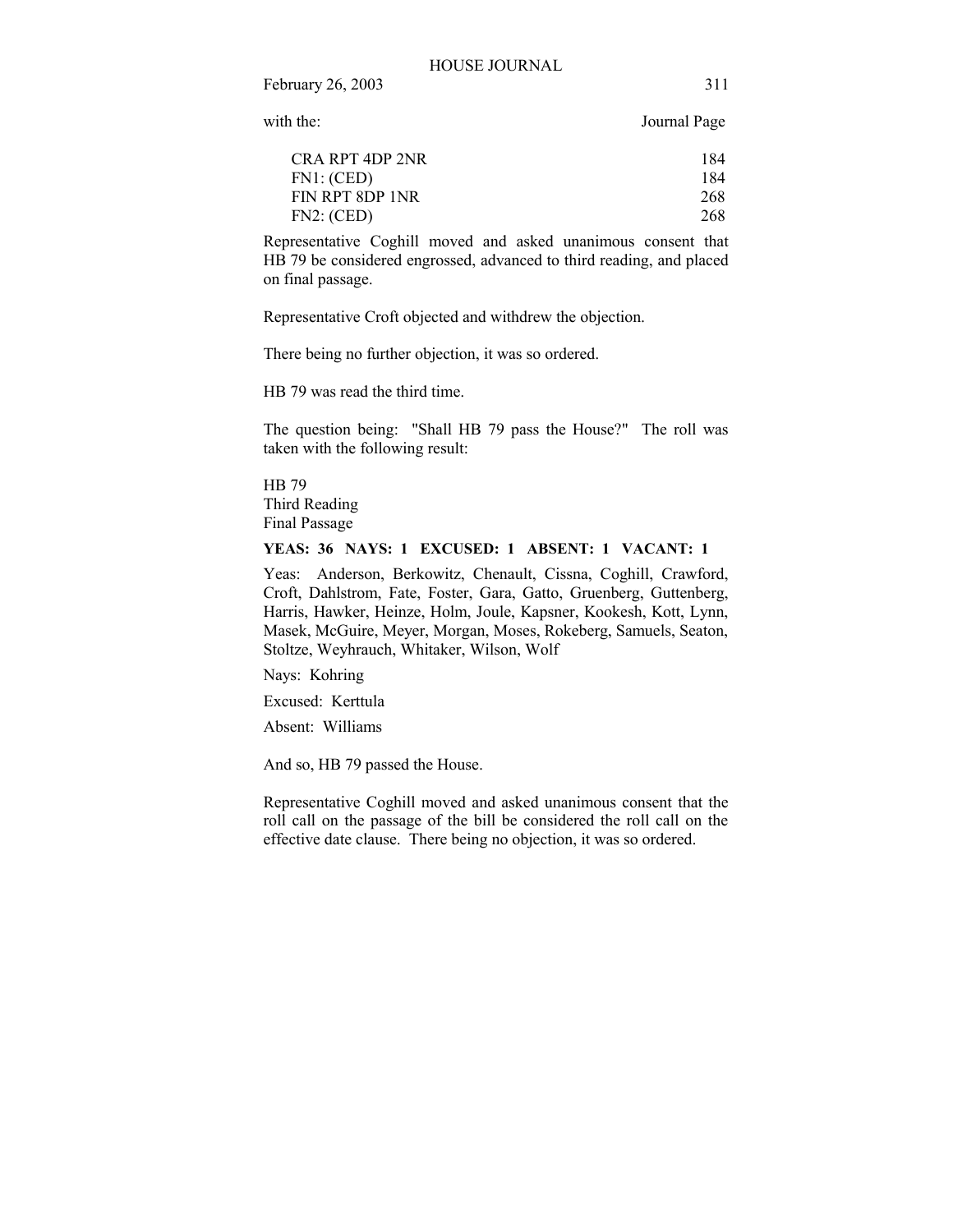HB 79 was referred to the Chief Clerk for engrossment.

The Speaker stated that, without objection, the House would recess for a Majority Caucus; and so, the House recessed at 11:13 a.m.

## **AFTER RECESS**

The Speaker called the House back to order at 12:34 p.m.

## **SECOND READING OF HOUSE BILLS**

(Continued)

## **HB 101**

Representative Coghill moved and asked unanimous consent that the following be moved to the bottom of the calendar:

HOUSE BILL NO. 101

"An Act making a special appropriation for a grant to Arctic Power to promote the opening of the Arctic National Wildlife Refuge for oil and gas exploration and development; and providing for an effective date."

There being no objection, it was so ordered.

## **SECOND READING OF SENATE RESOLUTIONS**

#### **SJR 4**

The following was read the second time:

## SENATE JOINT RESOLUTION NO. 4

Urging the United States Congress to pass legislation to open the coastal plain of the Arctic National Wildlife Refuge, Alaska, to oil and gas exploration, development, and production.

| with the:      | Journal Page |
|----------------|--------------|
| RES RPT 6DP    | 284          |
| FN1: ZERO(DNR) | 284          |
| FN2: ZERO(REV) | 284          |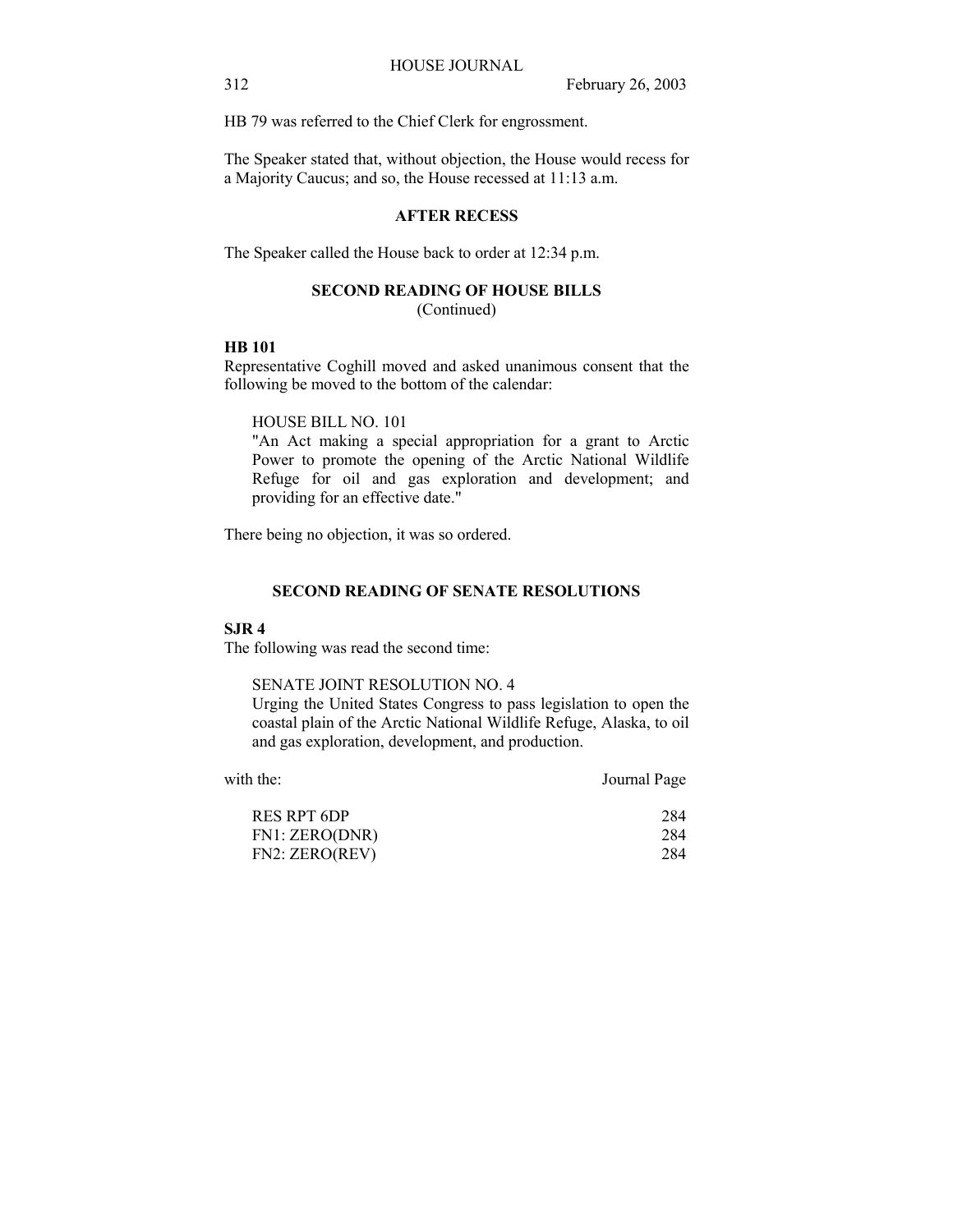Representative Coghill moved and asked unanimous consent that SJR 4 be considered engrossed, advanced to third reading, and placed on final passage. There being no objection, it was so ordered.

SJR 4 was read the third time.

The question being: "Shall SJR 4 pass the House?" The roll was taken with the following result:

SJR 4 Third Reading Final Passage

## **YEAS: 36 NAYS: 2 EXCUSED: 1 ABSENT: 0 VACANT: 1**

Yeas: Anderson, Berkowitz, Chenault, Coghill, Crawford, Croft, Dahlstrom, Fate, Foster, Gatto, Gruenberg, Guttenberg, Harris, Hawker, Heinze, Holm, Joule, Kapsner, Kohring, Kookesh, Kott, Lynn, Masek, McGuire, Meyer, Morgan, Moses, Rokeberg, Samuels, Seaton, Stoltze, Weyhrauch, Whitaker, Williams, Wilson, Wolf

Nays: Cissna, Gara

Excused: Kerttula

And so, SJR 4 passed the House, was signed by the Speaker and Chief Clerk and returned to the Senate.

## **SECOND READING OF HOUSE BILLS**

(Continued)

#### **HB 101**

The following, which had been moved to the bottom of the calendar (page 312), was read the second time:

## HOUSE BILL NO. 101

"An Act making a special appropriation for a grant to Arctic Power to promote the opening of the Arctic National Wildlife Refuge for oil and gas exploration and development; and providing for an effective date."

with the: Journal Page

FIN RPT CS(FIN) NT 10DP 1DNP 301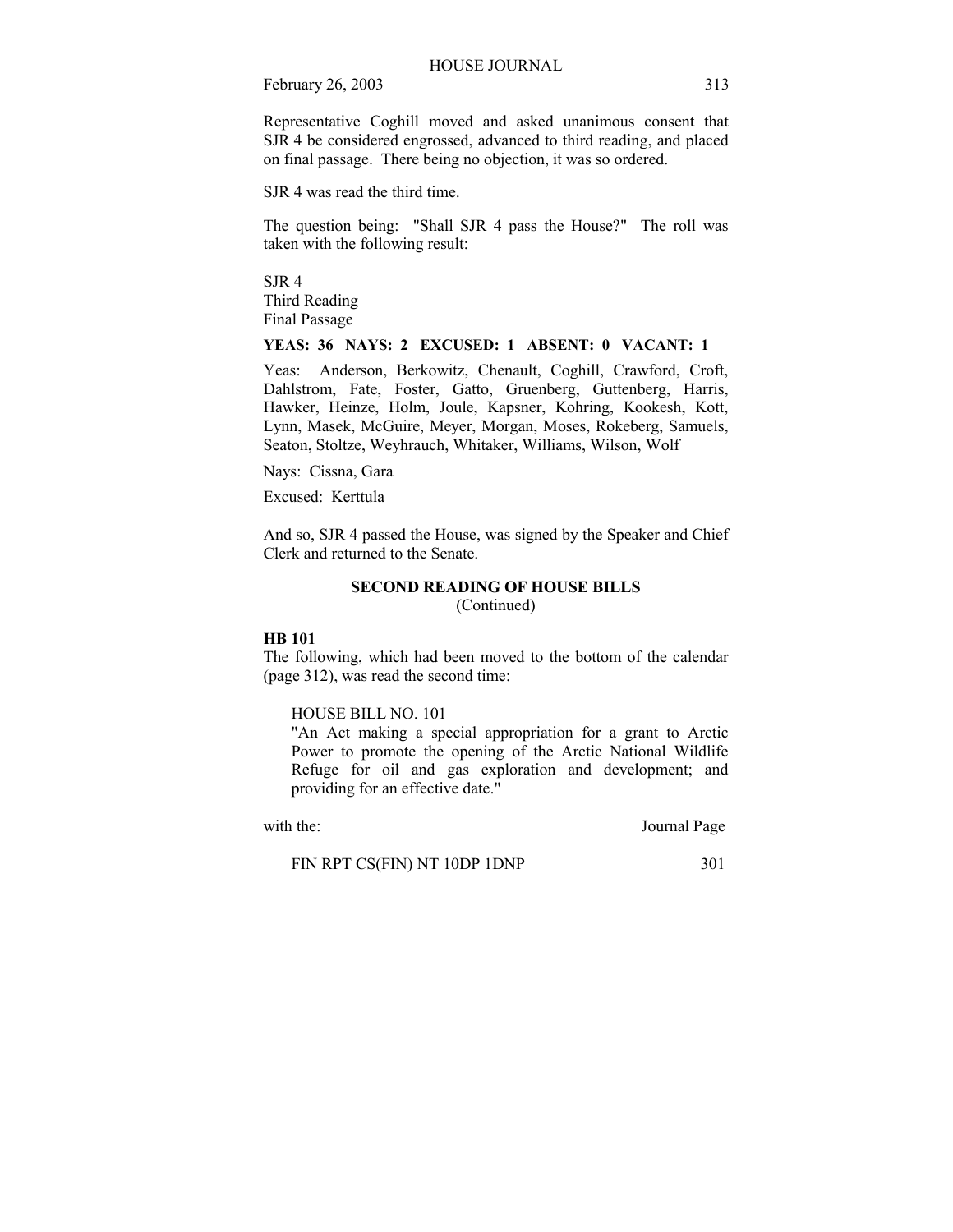Representative Coghill moved and asked unanimous consent that the following committee substitute be adopted in lieu of the original bill:

CS FOR HOUSE BILL NO. 101(FIN)

"An Act making special appropriations to promote the opening of the Arctic National Wildlife Refuge for oil and gas exploration and development; and providing for an effective date."

There being no objection, it was so ordered.

Amendment No. 1 was offered by Representative Harris:

Page 1, line 8, following "Congress": Insert "and the Office of the Governor"

Page 1, line 11, through page 2, line 3: Delete all material and insert:

"**\* Sec. 2.** GRANT TO ARCTIC POWER. The sum of \$1,100,000 is appropriated from the general fund to the Department of Community and Economic Development for payment as a grant under AS 37.05.316 to Arctic Power for education efforts from January 1, 2003, until June 30, 2003, inclusive, to open the coastal plain of the Arctic National Wildlife Refuge for oil and gas exploration and development.

 **\* Sec. 3.** GRANT TO NATIVE VILLAGE OF KAKTOVIK. The sum of \$100,000 is appropriated from the general fund to the Department of Community and Economic Development for payment as a grant under AS 37.05.316 to the Native village of Kaktovik for support of the education efforts undertaken by Arctic Power to open the coastal plain of the Arctic National Wildlife Refuge for oil and gas exploration and development."

Renumber the following bill sections accordingly.

Page 2, line 4: Delete "\$300,000" Insert "\$100,000"

Page 2, line 8, following "by": Insert "secs. 3 and 4 of"

Adjust funding information accordingly.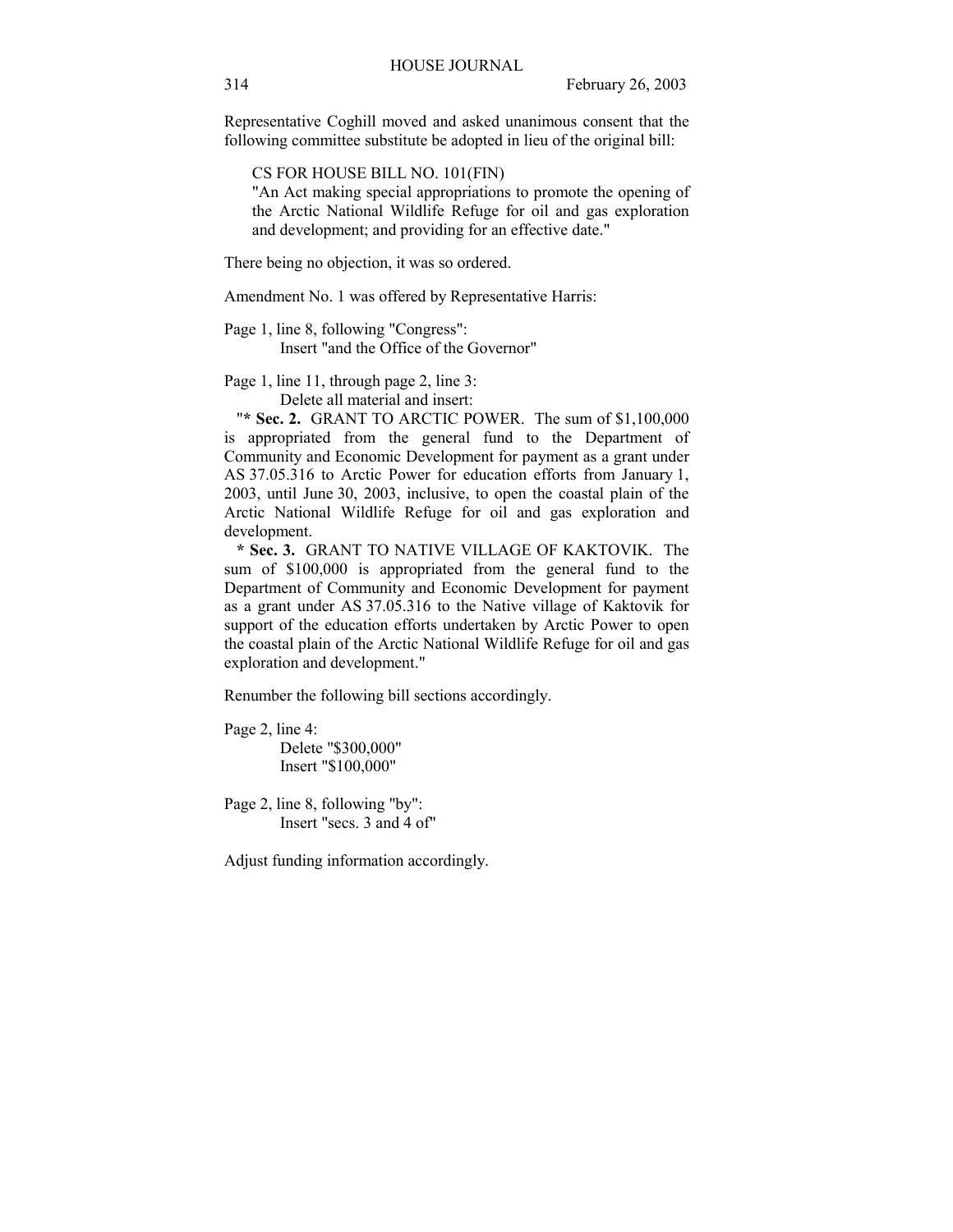Representative Harris moved and asked unanimous consent that Amendment No. 1 be adopted.

Representative Croft objected.

Representatives Meyer and Hawker moved and asked unanimous consent that they be allowed to abstain from voting because of a conflict of interest. Objection was heard, and the members were required to vote.

The question being: "Shall Amendment No. 1 be adopted?" The roll was taken with the following result:

CSHB 101(FIN) Second Reading Amendment No. 1

#### **YEAS: 34 NAYS: 4 EXCUSED: 1 ABSENT: 0 VACANT: 1**

Yeas: Anderson, Berkowitz, Chenault, Cissna, Coghill, Dahlstrom, Fate, Foster, Gara, Gatto, Gruenberg, Guttenberg, Harris, Hawker, Heinze, Holm, Joule, Kapsner, Kohring, Kookesh, Kott, McGuire, Meyer, Morgan, Moses, Rokeberg, Samuels, Seaton, Stoltze, Weyhrauch, Whitaker, Williams, Wilson, Wolf

Nays: Crawford, Croft, Lynn, Masek

Excused: Kerttula

And so, Amendment No. 1 was adopted.

Amendment No. 2 was offered by Representatives Coghill and Berkowitz:

Page 1, line 11, following "**\* Sec. 2.**": Insert "(a)"

Page 2, following line 3:

 Insert "(b) Arctic Power shall submit monthly detailed progress reports of activities and expenditures of state funds by the first of each month to the Alaska Congressional Delegation, the Governor of the State of Alaska, and the Majority and Minority Leadership of the Alaska State House of Representatives and the Alaska State Senate."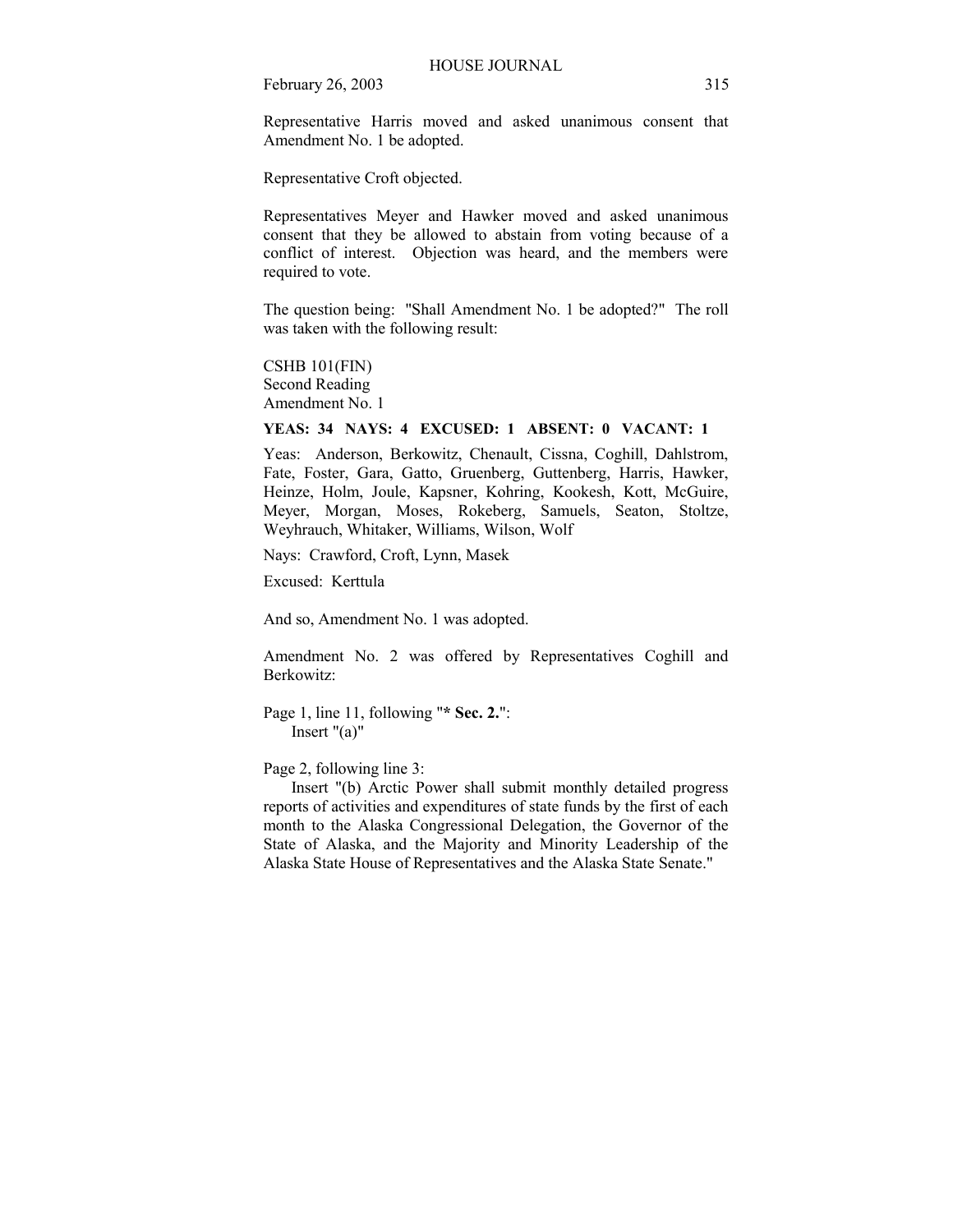Representative Coghill moved and asked unanimous consent that Amendment No. 2 be adopted.

Representative Whitaker objected.

Representative Coghill moved and asked unanimous consent to withdraw Amendment No. 2. There being no objection, it was so ordered.

New Amendment No. 2 was offered by Representatives Coghill, Berkowitz, Gruenberg, and Hawker:

Page 1, line 11, following "**\* Sec. 2.**": Insert "(a)"

Page 2, following line 3:

 Insert "(b) Arctic Power shall submit monthly detailed progress reports of activities and expenditures of state funds by the first day of the second month following the month of expenditure to the Alaska Congressional Delegation, the Governor of the State of Alaska, and the members of the Alaska State House of Representatives and the Alaska State Senate."

Representative Coghill moved and asked unanimous consent that New Amendment No. 2 be adopted. There being no objection, it was so ordered.

Amendment No. 3 was offered by Representative Berkowitz:

Page 1, line 2, following "**development**" (title amendment): Insert "**and making an appropriation to the Alaskan Natural Gas Development Authority for initial operations costs**"

## Page 2, following line 7:

Insert new section to read:

 "**\* Sec. 4.** THE ALASKAN NATURAL GAS DEVELOPMENT AUTHORITY. The sum of \$350,000 is appropriated from the general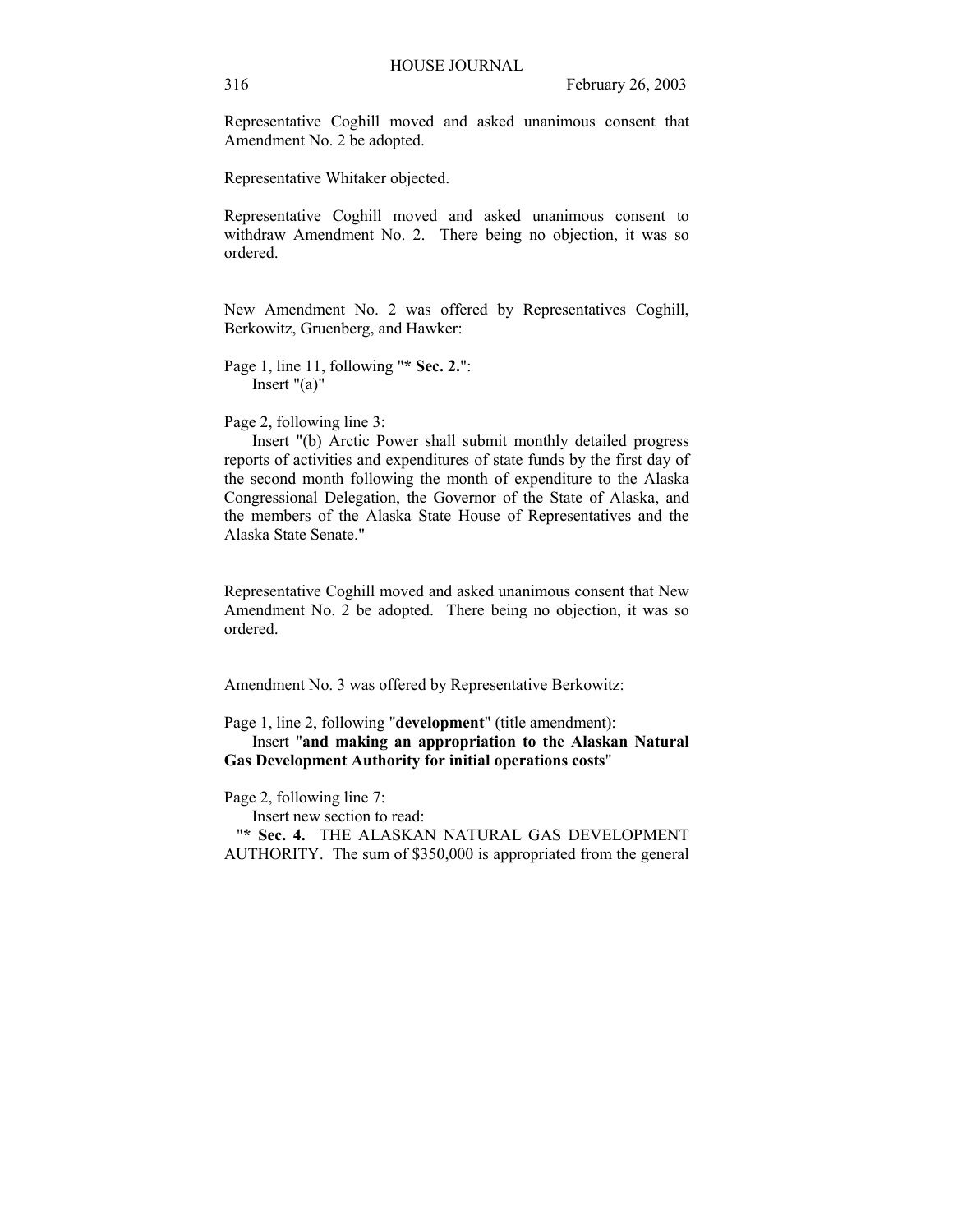fund to the Department of Revenue for the Alaskan Natural Gas Development Authority for the cost of start up and operations."

Renumber remaining bill sections accordingly.

Representative Berkowitz moved and asked unanimous consent that Amendment No. 3 be adopted.

Representative Harris objected.

Representative Berkowitz moved and asked unanimous consent to withdraw Amendment No. 3. There being no objection, it was so ordered.

Amendment No. 4 was offered by Representative Cissna:

Page 1, line 11, through page 2, line 3:

Delete all material and insert:

"**\* Sec. 2.** GRANT TO ARCTIC POWER. An amount, not to exceed \$1,400,000, that is equal to the amount received by Arctic Power before June 30, 2007, from private, nongovernmental sources for education efforts to open the coastal plain of the Arctic National Wildlife Refuge to oil and gas exploration and development is appropriated from the general fund to the Department of Community and Economic Development for payment as a grant under AS 37.05.316 to Arctic Power for education efforts on or after January 1, 2003, to open the coastal plain of the Arctic National Wildlife Refuge for oil and gas exploration and development. The amount appropriated in this section includes up to \$100,000 for the participation of the Native village of Kaktovik in support of the education efforts undertaken by Arctic Power under this section."

Representative Cissna moved and asked unanimous consent that Amendment No. 4 be adopted.

Representative Harris objected.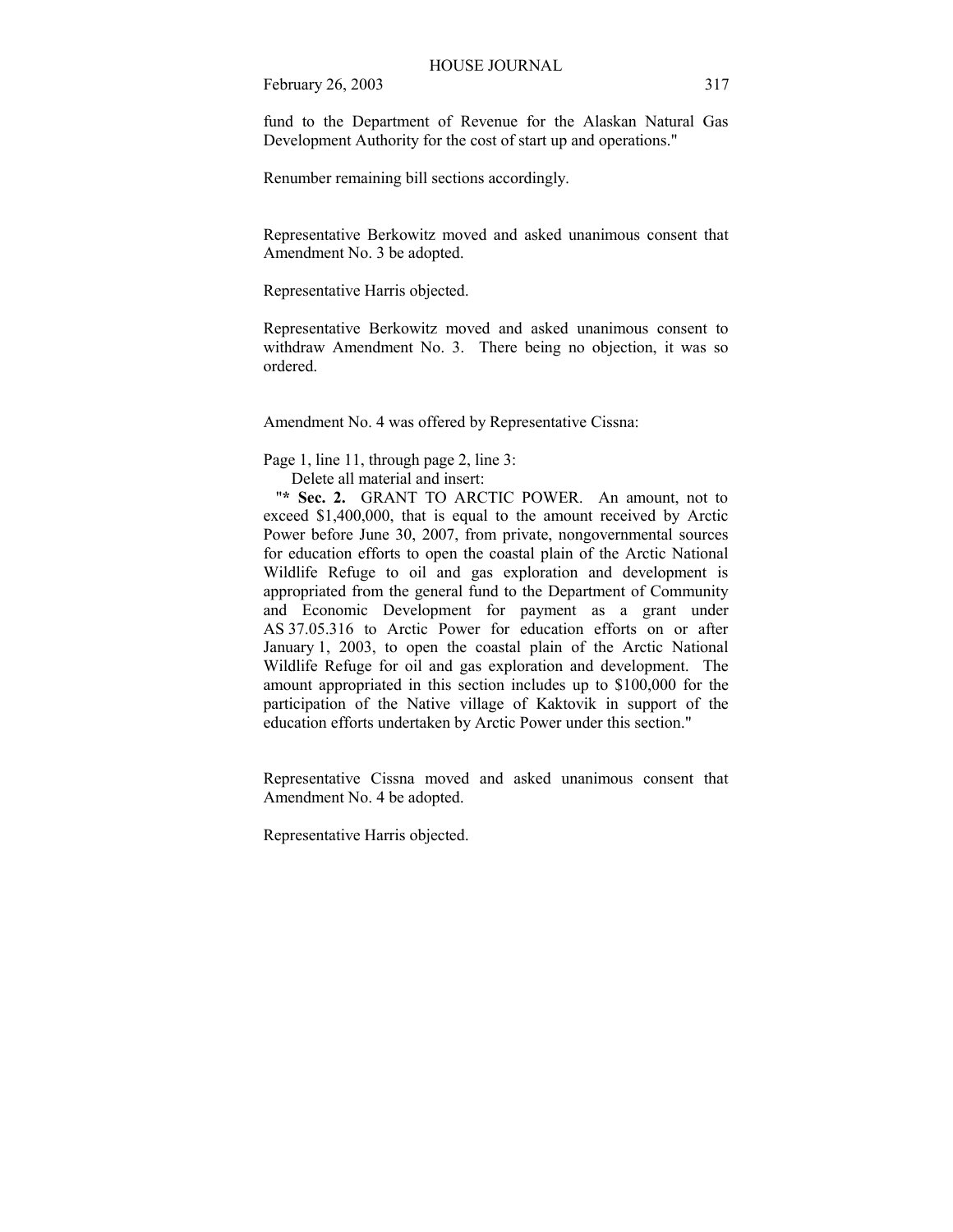Amendment to Amendment No. 4 was offered by Representative Cissna:

 Delete "\$1,400,000" Insert "\$550,000"

Representative Cissna moved and asked unanimous consent that Amendment to Amendment No. 4 be adopted. There being no objection, it was so ordered.

The question being: "Shall Amendment No. 4 as amended be adopted?" The roll was taken with the following result:

CSHB 101(FIN) am Second Reading Amendment No. 4 as amended

## **YEAS: 5 NAYS: 31 EXCUSED: 1 ABSENT: 2 VACANT: 1**

Yeas: Cissna, Gara, Guttenberg, Kookesh, Moses

Nays: Anderson, Chenault, Coghill, Crawford, Dahlstrom, Fate, Foster, Gatto, Gruenberg, Harris, Hawker, Heinze, Holm, Joule, Kapsner, Kohring, Kott, Lynn, Masek, McGuire, Meyer, Morgan, Rokeberg, Samuels, Seaton, Stoltze, Weyhrauch, Whitaker, Williams, Wilson, Wolf

Excused: Kerttula

Absent: Berkowitz, Croft

And so, Amendment No. 4 as amended was not adopted.

Representative Coghill moved and asked unanimous consent that CSHB 101(FIN) am be considered engrossed, advanced to third reading, and placed on final passage. There being no objection, it was so ordered.

CSHB 101(FIN) am was read the third time.

The question being: "Shall CSHB 101(FIN) am pass the House?" The roll was taken with the following result: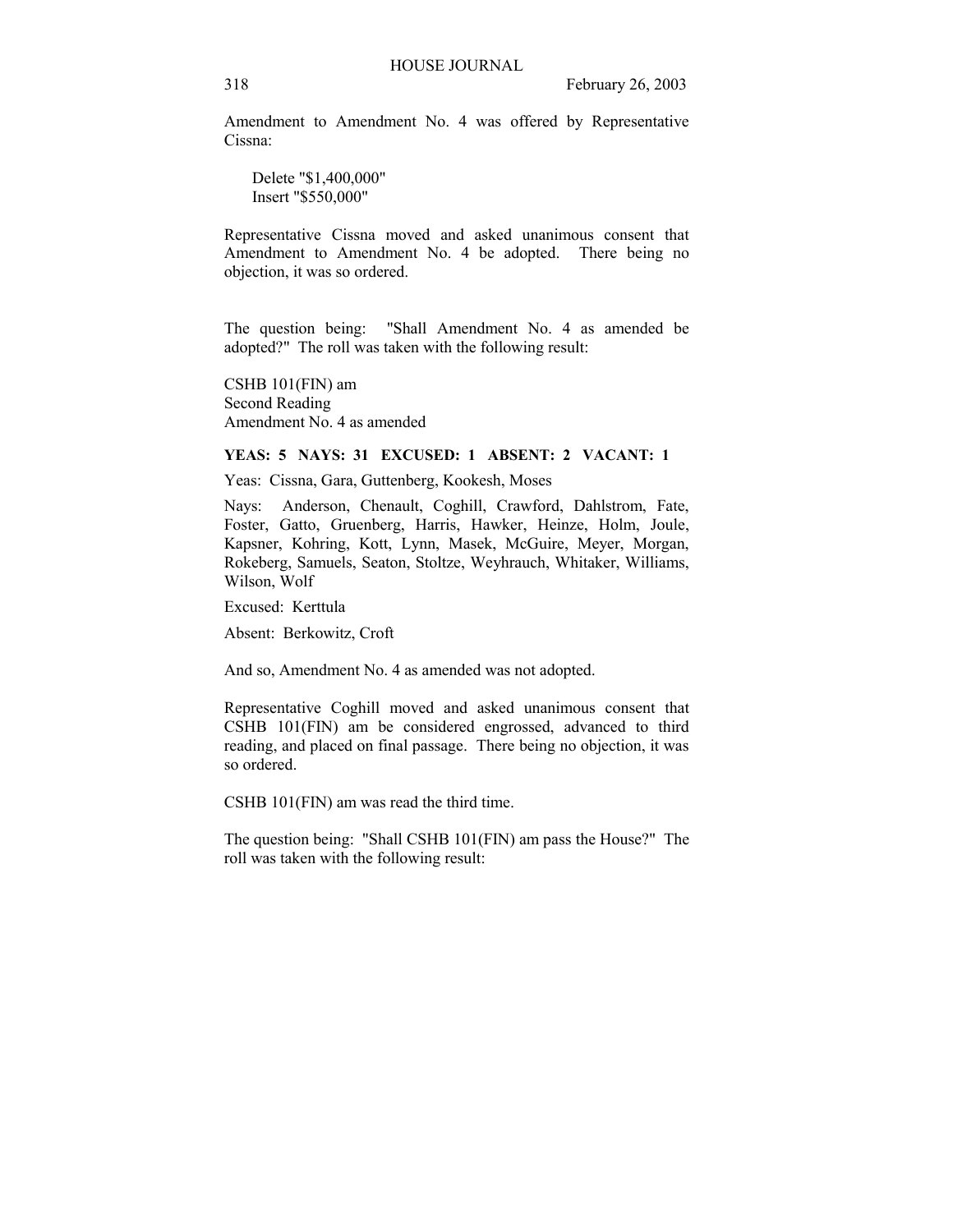CSHB 101(FIN) am Third Reading Final Passage

# **YEAS: 34 NAYS: 3 EXCUSED: 1 ABSENT: 1 VACANT: 1**

Yeas: Anderson, Chenault, Coghill, Crawford, Croft, Dahlstrom, Fate, Foster, Gatto, Gruenberg, Guttenberg, Harris, Hawker, Heinze, Holm, Joule, Kapsner, Kohring, Kookesh, Kott, Lynn, Masek, McGuire, Meyer, Morgan, Rokeberg, Samuels, Seaton, Stoltze, Weyhrauch, Whitaker, Williams, Wilson, Wolf

Nays: Cissna, Gara, Moses

Excused: Kerttula

Absent: Berkowitz

And so, CSHB 101(FIN) am passed the House.

Representative Coghill moved and asked unanimous consent that the roll call on the passage of the bill be considered the roll call on the effective date clause. There being no objection, it was so ordered.

Representative Harris gave notice of reconsideration of the vote on CSHB 101(FIN) am.

#### **RECONSIDERATION**

## **HB 101**

Representative Harris moved and asked unanimous consent that reconsideration of CSHB 101(FIN) am be taken up on the same day. There being no objection, it was so ordered.

CSHB 101(FIN) am was again before the House in third reading.

The question to be reconsidered: "Shall CSHB 101(FIN) am pass the House?" The roll was taken with the following result: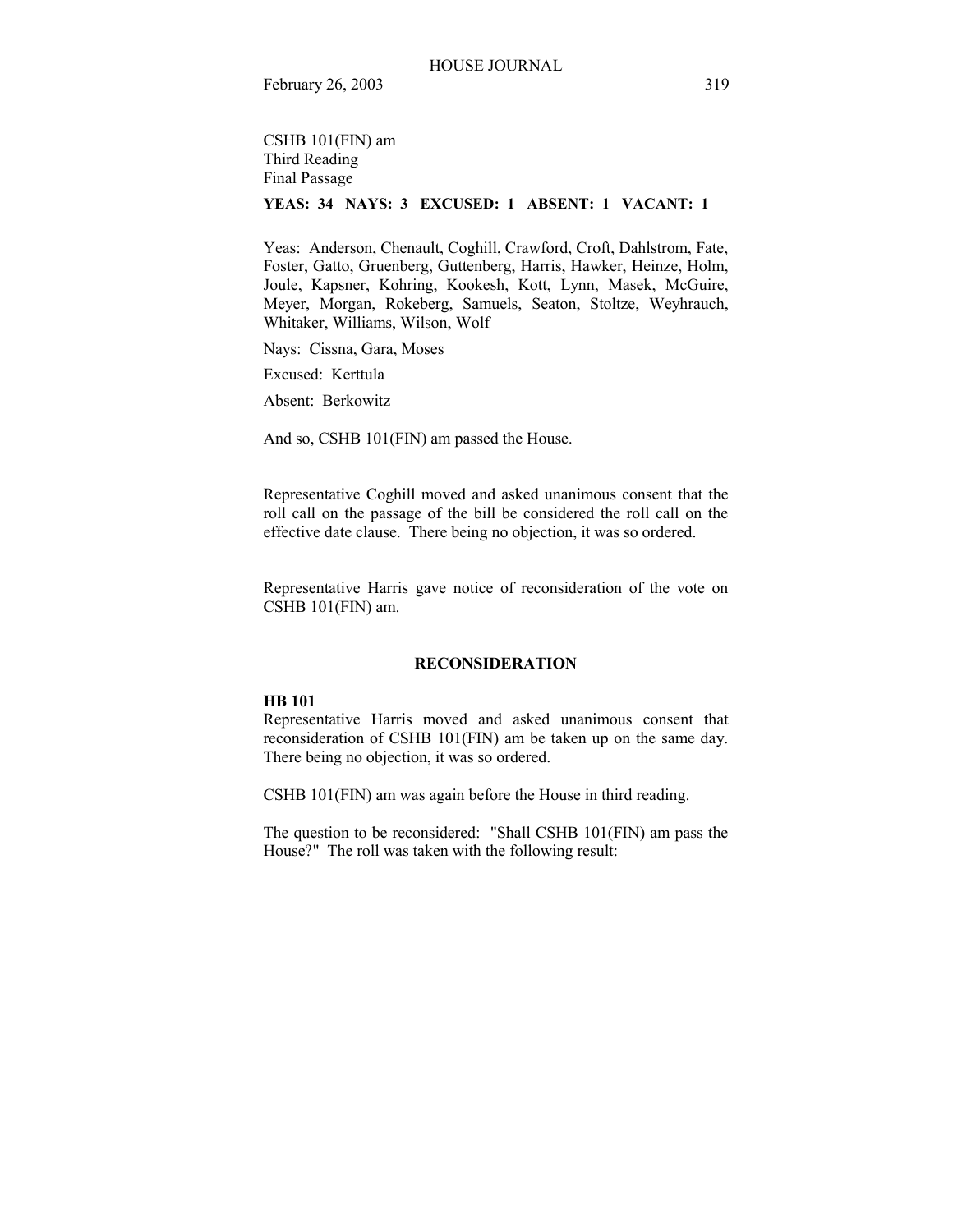# CSHB 101(FIN) am--RECONSIDERATION Third Reading Final Passage

## **YEAS: 36 NAYS: 2 EXCUSED: 1 ABSENT: 0 VACANT: 1**

Yeas: Anderson, Berkowitz, Chenault, Coghill, Crawford, Croft, Dahlstrom, Fate, Foster, Gatto, Gruenberg, Guttenberg, Harris, Hawker, Heinze, Holm, Joule, Kapsner, Kohring, Kookesh, Kott, Lynn, Masek, McGuire, Meyer, Morgan, Moses, Rokeberg, Samuels, Seaton, Stoltze, Weyhrauch, Whitaker, Williams, Wilson, Wolf

Nays: Cissna, Gara

Excused: Kerttula

And so, CSHB 101(FIN) am passed the House on reconsideration.

Representative Coghill moved and asked unanimous consent that the roll call on the passage of the bill be considered the roll call on the effective date clause. There being no objection, it was so ordered.

CSHB 101(FIN) am was referred to the Chief Clerk for engrossment.

#### **HB 9**

Representative Rokeberg gave notice of reconsideration of the vote on the following:

#### CS FOR HOUSE BILL NO. 9(FIN) am

"An Act relating to the registration of individuals who perform home inspections; relating to regulation of contractors; relating to registration fees for specialty contractors, home inspectors, and associate home inspectors; relating to home inspection requirements for residential loans purchased or approved by the Alaska Housing Finance Corporation; relating to civil actions by and against home inspectors and to civil actions arising from residential unit inspections; repealing a law that limits liability for damages based on a duty to inspect a residential unit to damages caused by gross negligence or intentional misconduct; and providing for an effective date."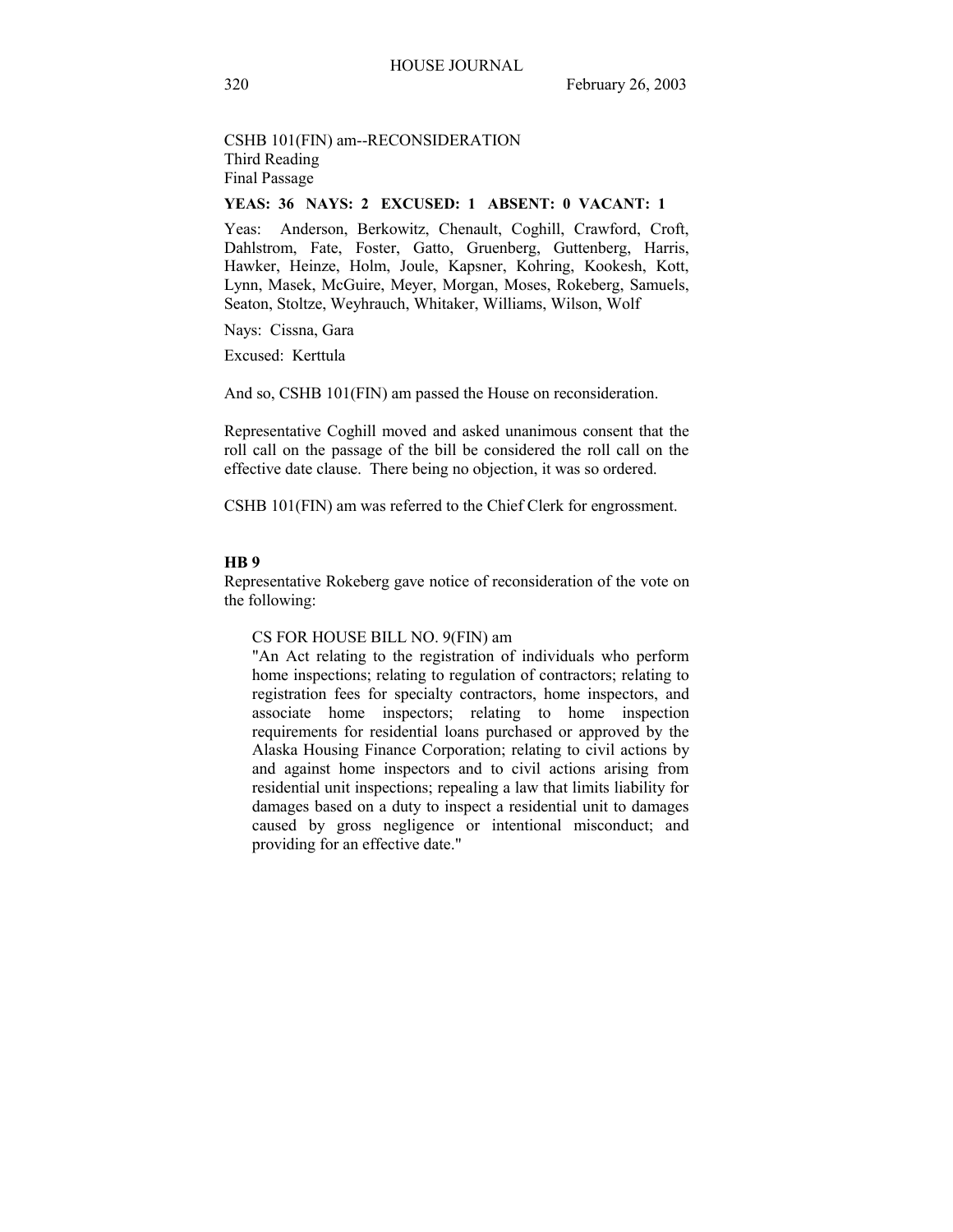Representative Rokeberg moved and asked unanimous consent that reconsideration of CSHB 9(FIN) am be taken up on the same day.

Objections were heard.

Representative Rokeberg moved and asked unanimous consent to withdraw the motion to take up reconsideration of CSHB 9(FIN) am on the same day. There being no objection, it was so ordered.

Representative Rokeberg withdrew the notice of reconsideration of CSHB 9(FIN) am.

Representative Stoltze gave notice of reconsideration of the vote on CSHB 9(FIN) am.

## **LEGISLATIVE CITATIONS**

Representative Coghill moved and asked unanimous consent that the House approve the citations on the calendar. There being no objection, the following citations were approved and sent to enrolling:

Honoring - Prudential Spirit of Community Awards, Latoya Barrett By Senator French; Representatives Croft, Kott, Anderson, Berkowitz, Chenault, Cissna, Crawford, Dahlstrom, Gara, Gatto, Gruenberg, Guttenberg, Harris, Hawker, Heinze, Holm, Joule, Kapsner, Kerttula, Kookesh, Masek, McGuire, Meyer, Morgan, Rokeberg, Samuels, Seaton, Weyhrauch, Williams, Wilson, Wolf

In Memoriam - Jeannie Ratchner

By Representatives Rokeberg, Kott, Anderson, Berkowitz, Chenault, Cissna, Coghill, Crawford, Croft, Dahlstrom, Fate, Foster, Gara, Gatto, Gruenberg, Guttenberg, Harris, Hawker, Heinze, Holm, Joule, Kapsner, Kerttula, Masek, McGuire, Meyer, Morgan, Samuels, Seaton, Williams, Wilson, Wolf

In Memoriam - Norman Richard Bucy

By Representatives Rokeberg, Kott, Anderson, Berkowitz, Chenault, Cissna, Coghill, Crawford, Croft, Dahlstrom, Fate, Foster, Gara, Gatto, Gruenberg, Guttenberg, Harris, Hawker, Heinze, Holm, Joule, Kapsner, Kerttula, Lynn, Masek, McGuire, Meyer, Morgan, Samuels, Seaton, Williams, Wilson, Wolf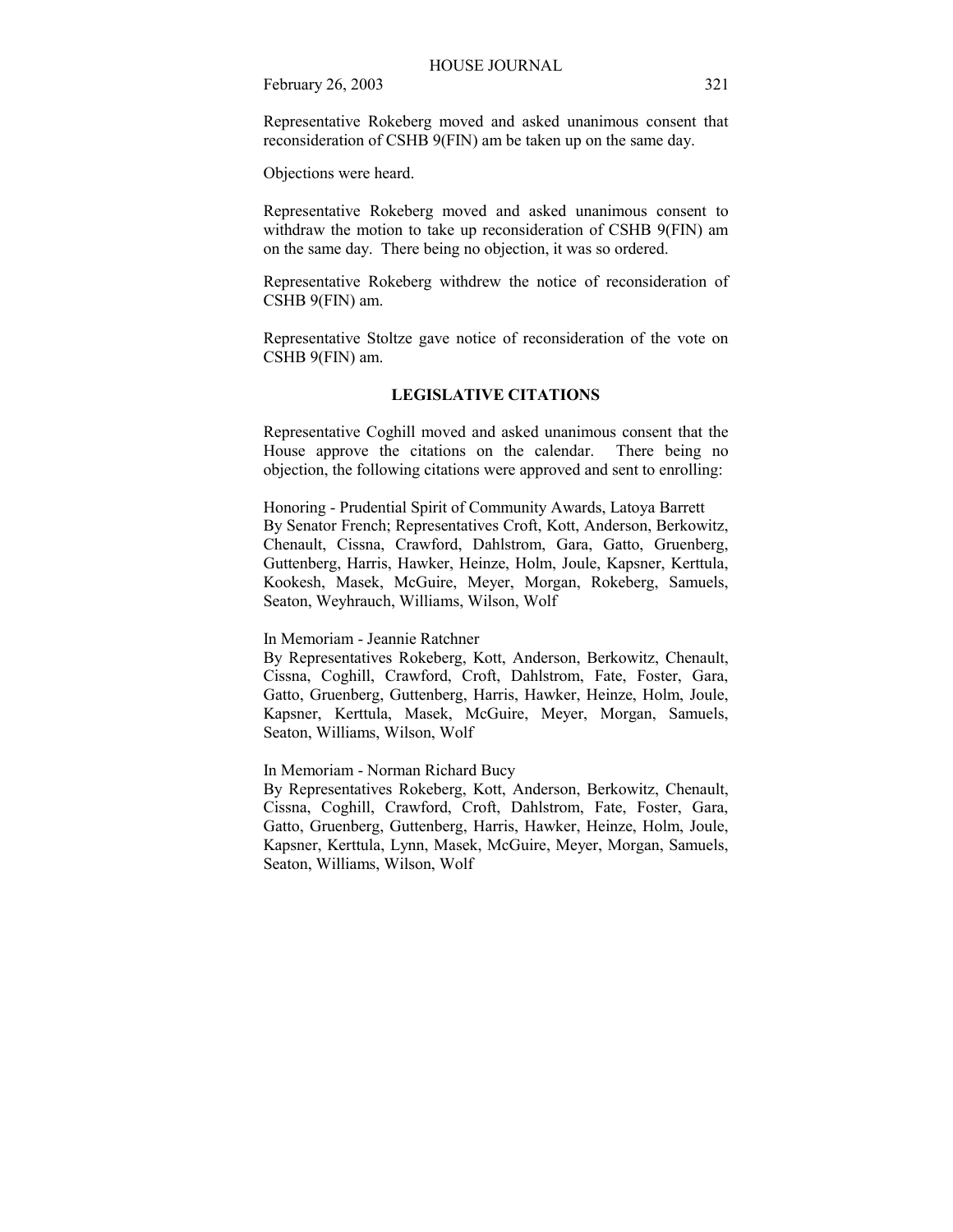In Memoriam - Dorothy Mary Volkheimer "Doe-Doe"

By Representatives Joule, Kott, Anderson, Berkowitz, Chenault, Cissna, Coghill, Crawford, Croft, Dahlstrom, Fate, Foster, Gara, Gatto, Gruenberg, Guttenberg, Harris, Hawker, Heinze, Holm, Kapsner, Kerttula, Kookesh, Masek, McGuire, Meyer, Morgan, Rokeberg, Samuels, Seaton, Williams, Wilson, Wolf

In Memoriam - Larry L. Clendenen

By Representatives Seaton, Kott, Anderson, Berkowitz, Chenault, Cissna, Coghill, Crawford, Croft, Dahlstrom, Fate, Foster, Gara, Gatto, Gruenberg, Guttenberg, Harris, Hawker, Heinze, Holm, Joule, Kapsner, Kerttula, Masek, McGuire, Meyer, Morgan, Rokeberg, Samuels, Stoltze, Williams, Wilson, Wolf

In Memoriam - Jonathan Bruce Perry

By Representatives Seaton, Kott, Anderson, Berkowitz, Chenault, Cissna, Coghill, Crawford, Croft, Dahlstrom, Fate, Foster, Gara, Gatto, Gruenberg, Guttenberg, Harris, Hawker, Heinze, Holm, Joule, Kapsner, Kerttula, Masek, McGuire, Meyer, Morgan, Rokeberg, Samuels, Stoltze, Williams, Wilson, Wolf

## **UNFINISHED BUSINESS**

Representative Coghill moved and asked unanimous consent that the following members be excused from a call of the House. There being no objection, the members were excused as noted:

Representative Chenault - from evening plane time, February 27 to evening plane time, March 2, 2003

Representative Whitaker - from evening plane time, February 27 to morning plane time, March 3, 2003

Representative Anderson - from 7:00 p.m., February 28 to 11:00 p.m., plane time, March 2, 2003

Representative Dahlstrom - from 7:00 p.m., February 28 to 11:00 p.m., plane time, March 2, 2003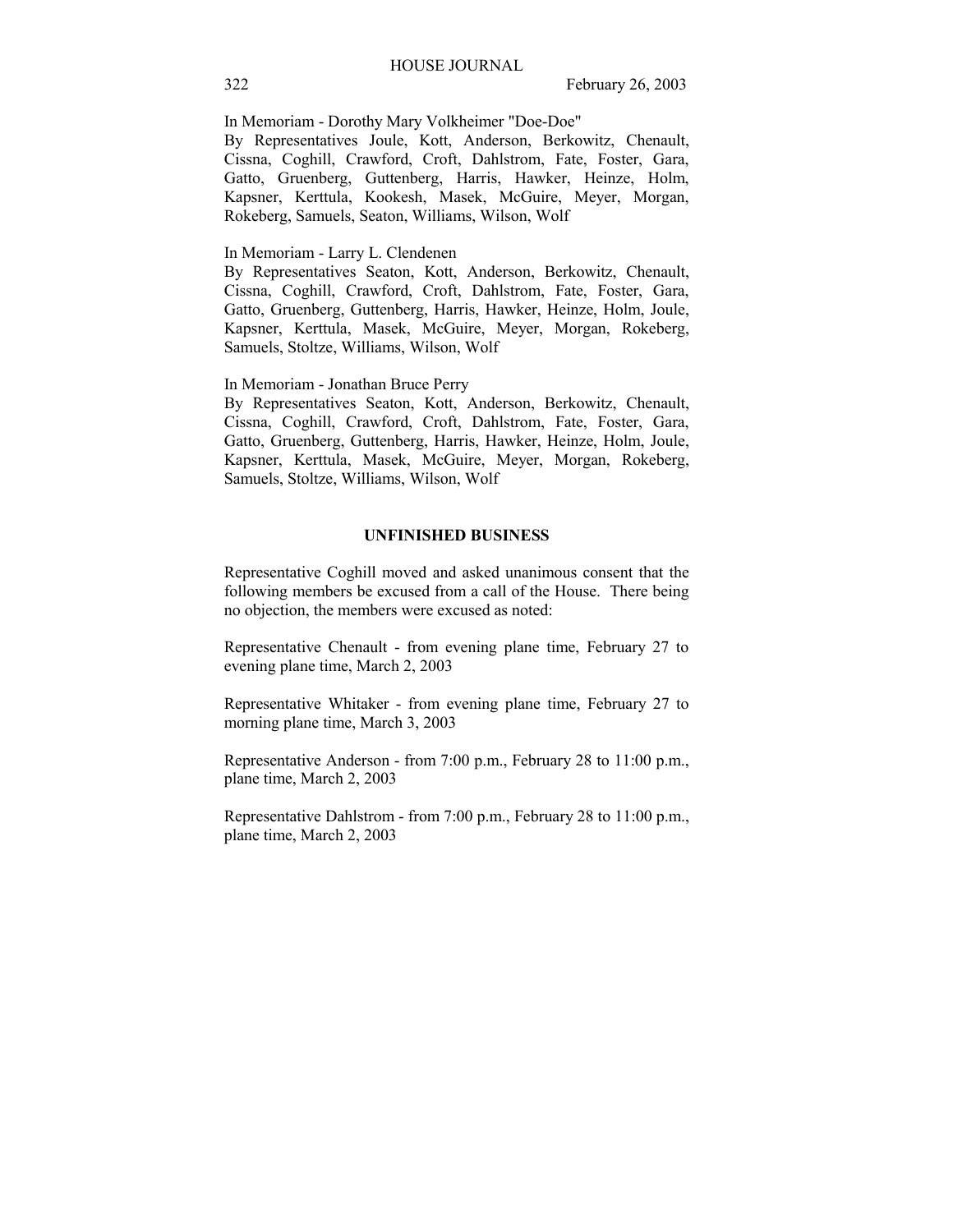Representative Fate - from 7:00 p.m., February 28 to 11:00 p.m., plane time, March 2, 2003

Representative Hawker - from noon, February 28 to evening plane time, March 2, 2003

Representative Morgan - from noon, February 28 to evening plane time, March 2, 2003

Representative Samuels - from noon, February 28 to evening plane time, March 2, 2003

Representative Wolf - from 7:00 p.m., February 28 to morning plane time, March 3, 2003

#### **HB 21**

Representative Moses added his name as cosponsor to:

## HOUSE BILL NO. 21

"An Act relating to an optional group of persons eligible for medical assistance who require treatment for breast or cervical cancer."

## **HB 107**

Representative Seaton added his name as cosponsor to:

#### SPONSOR SUBSTITUTE FOR HOUSE BILL NO. 107

"An Act relating to an optional group of persons eligible for medical assistance who require treatment for breast or cervical cancer; relating to cost sharing by those recipients under the medical assistance program; and providing for an effective date."

## **HB 115**

Representatives Gruenberg, Guttenberg, and Foster added their names as cosponsors to:

HOUSE BILL NO. 115

"An Act extending the termination date of the Alaska Minerals Commission."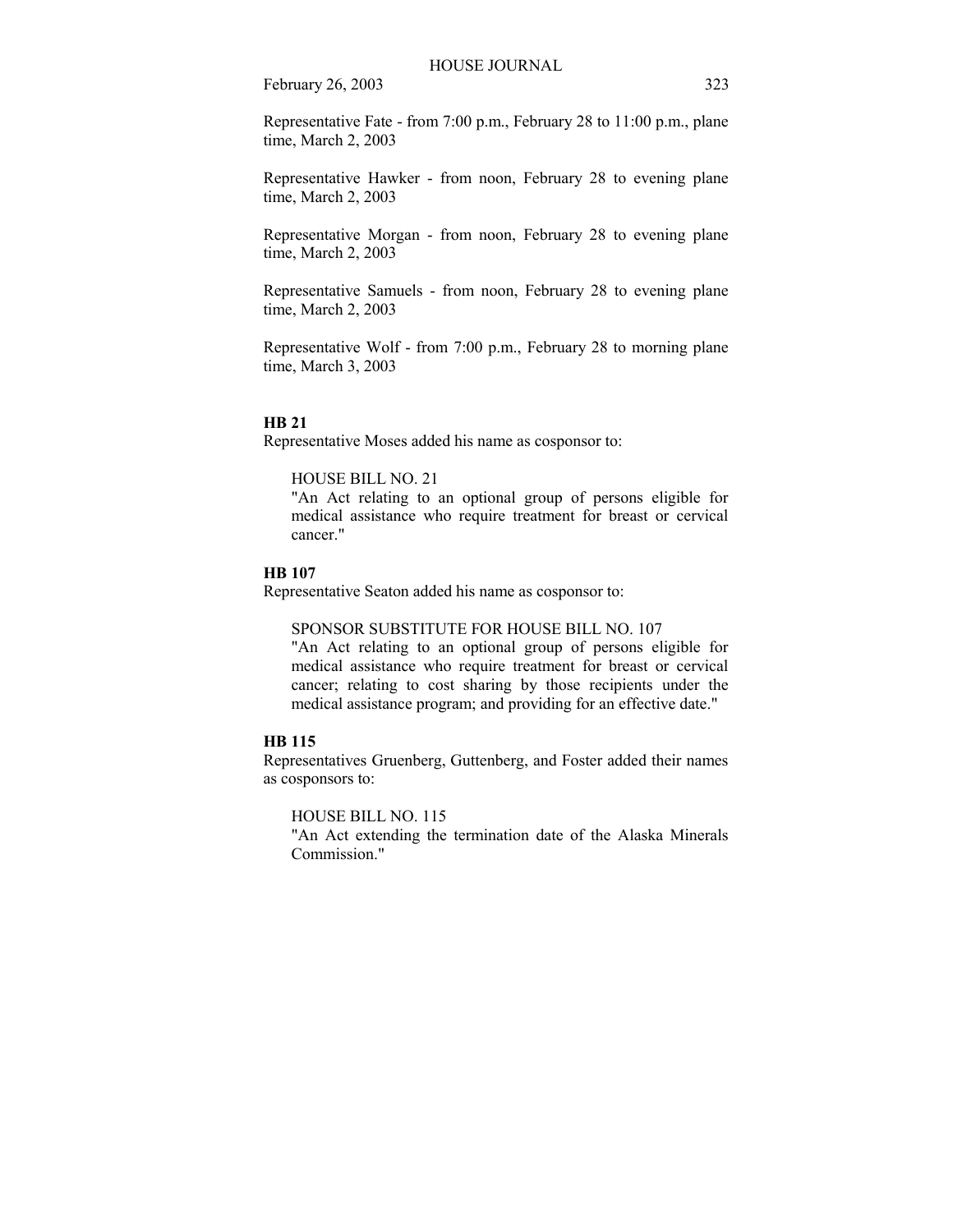**SJR 4**

Representatives Kohring, McGuire, Harris, Chenault, Gruenberg, Wilson, Rokeberg, and Anderson added their names as cross sponsors to:

## SENATE JOINT RESOLUTION NO. 4

Urging the United States Congress to pass legislation to open the coastal plain of the Arctic National Wildlife Refuge, Alaska, to oil and gas exploration, development, and production.

## **ENGROSSMENT**

## **HB 79**

HB 79 was engrossed, signed by the Speaker and Chief Clerk and transmitted to the Senate for consideration.

## **HB 101**

CSHB 101(FIN) am was engrossed, signed by the Speaker and Chief Clerk and transmitted to the Senate for consideration.

## **ANNOUNCEMENTS**

House committee schedules are published daily under separate cover.

The following meetings today have been changed as indicated:

| Judiciary Committee<br><b>CHANGED TO:</b>   | $2:15$ p.m., $2/26$ |
|---------------------------------------------|---------------------|
| <b>Finance Committee</b><br>CHANGED TO:     | $2:45$ p.m., $2/26$ |
| <b>Resources Committee</b><br>POSTPONED TO: | $1:00$ p.m., $2/28$ |